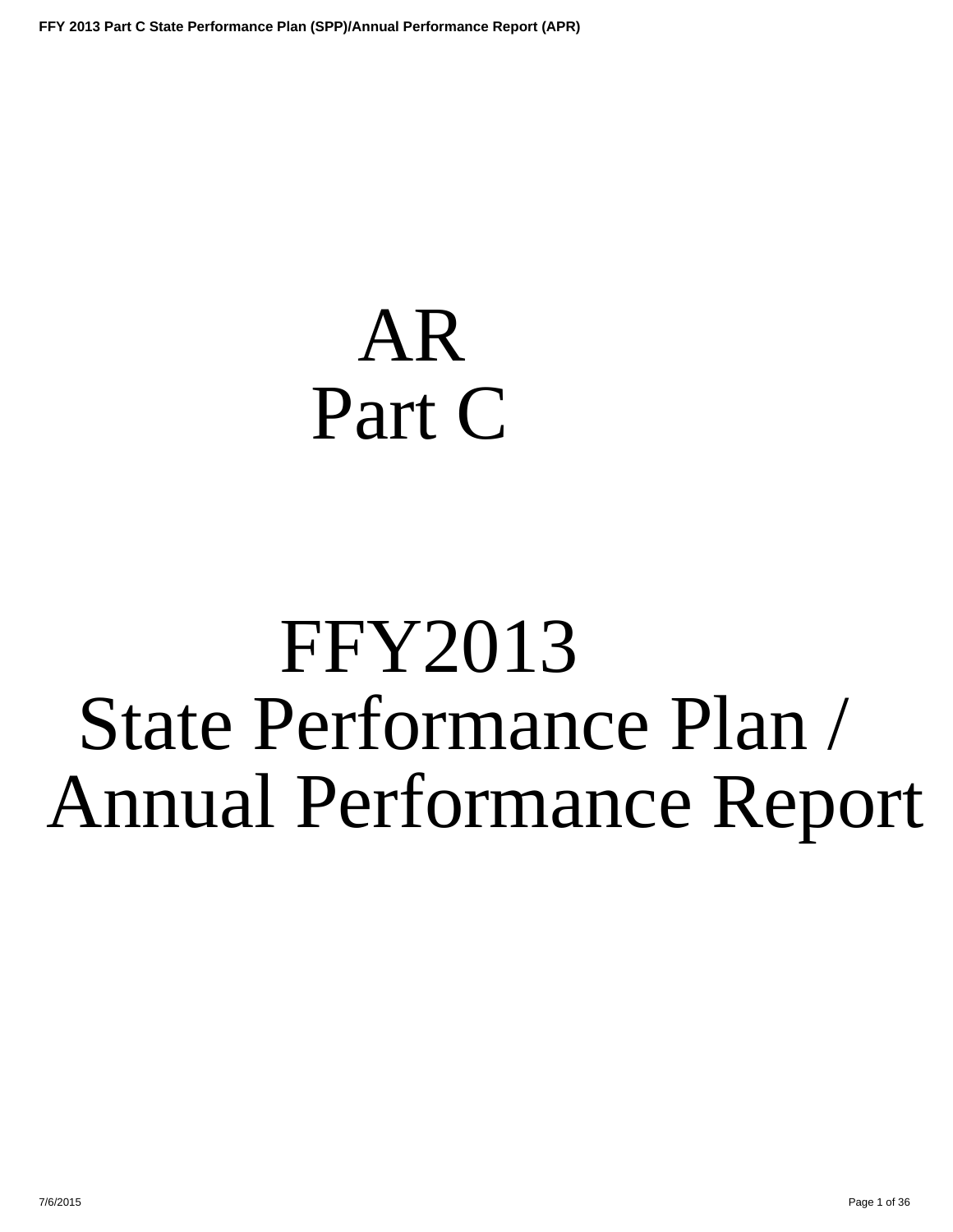## **Introduction to the State Performance Plan (SPP)/Annual Performance Report (APR)**

#### **General Supervision System:**

The systems that are in place to ensure that IDEA Part C requirements are met, e.g., monitoring systems, dispute resolution systems.

Arkansas General Supervision System includes policies and procedures that are aligned with Part C requirements to ensure that Early Intervention Service (EIS) programs are meeting federal and state requirements. First Connections has a monitoring unit to oversee local program compliance with policies and procedures as stipulated in the First Connections Monitoring Manual. Monitoring staff use the Comprehensive Data System (CDS) to review child records to assure compliance with timelines and other requirements. All EIS providers receive an onsite review on a three year monitoring cycle, however, programs who have continuing difficulties may receive on site visits at any time. Monitoring data described in the APR were acquired through the CDS and from desk audits and interviews with local program staff as needed.

For many years, First Connections, the Arkansas Part C program included children who received services in center based programs designed to treat children with disabilities known as Developmental Day Treatment Centers (DDTCS). These centers pre-dated Part H and are not, by definition, considered natural environments. In order to address this matter in July of 2013, Arkansas Part C underwent a massive reorganization process that enabled the Developmental Day Treatment Center Services (DDTCS) to cease providing services under Part C. The DDTCS programs were offered an option to remain as Part C providers with the intent to develop a set of supports for children and families in the natural environment. However, families who received services from programs who opted out of Part C were given choices to remain with the Part C program or continue services with the DDTCS. A parent notice and option form was developed by the Lead Agency to inform families of the implications of the change. Service coordinators discussed the process with each parent, informed them of their rights and ensured that services were not interrupted for any children.

Subsequent to the reorganization, Lead agency staff has worked in collaboration with a task force of providers to develop resources to support programs to deliver services and to provide supports to families. Also, clinic service providers were given additional resources and intensive technical assistance to ensure that infants and toddlers receive services in the natural environment. The reorganization process allows First Connections to provide services in the most effective settings and assist parents with improving their child's growth and development.

Data for Indicators 5, 6 and 8 b and 8C reflect the effects of the reorganization. Actual performance for indicators 5 and 6 are very close to targets however, represent slippage year's report. The effects of the reorganization process will be shown in the state's percentage of infants and toddlers serviced, until the benefits of the improvement activities are felt.

For indicator 8b and 8c, the data are reflective of a number of children who were withdrawn from Part C but remained in services through the DDTCS programs.

#### **Technical Assistance System:**

The mechanisms that the State has in place to ensure the timely delivery of high quality, evidenced based technical assistance and support to early intervention service (EIS) programs.

First Connections staff from multiple units, i.e. Monitoring, Training, Data, and Prior Authorization collaborate to provide ongoing Technical Assistance to local EI providers and state service coordinators. Staff from respective units review data on an ongoing basis to identify strengths and weakness assist in developing appropriate plans of action and assigning followup. . They also reseach the philosophy and guiding principles of Early Intervention and provide clarification for best practices. Technical assistance is provided through various mechanisms, including written policy briefs or clarifications, conference calls and webinars, provider meetings or onsite assistance. The program also provides TA in response to questions and requests for assistance as needed.

Arkansas First Connections continues to maintain effective partnerships in the state to increase the capacity of the delivery of supports and services to infants and toddlers birth to three. During the reporting cycle Early Childhood Technical Assistance Center (ECTA Center) and the Southeast Regional Resource Center (SERRC) continued to provide the Part C program with valuable technical assistance and resources. Lead Agency staff takes part in webinars conference calls and other professional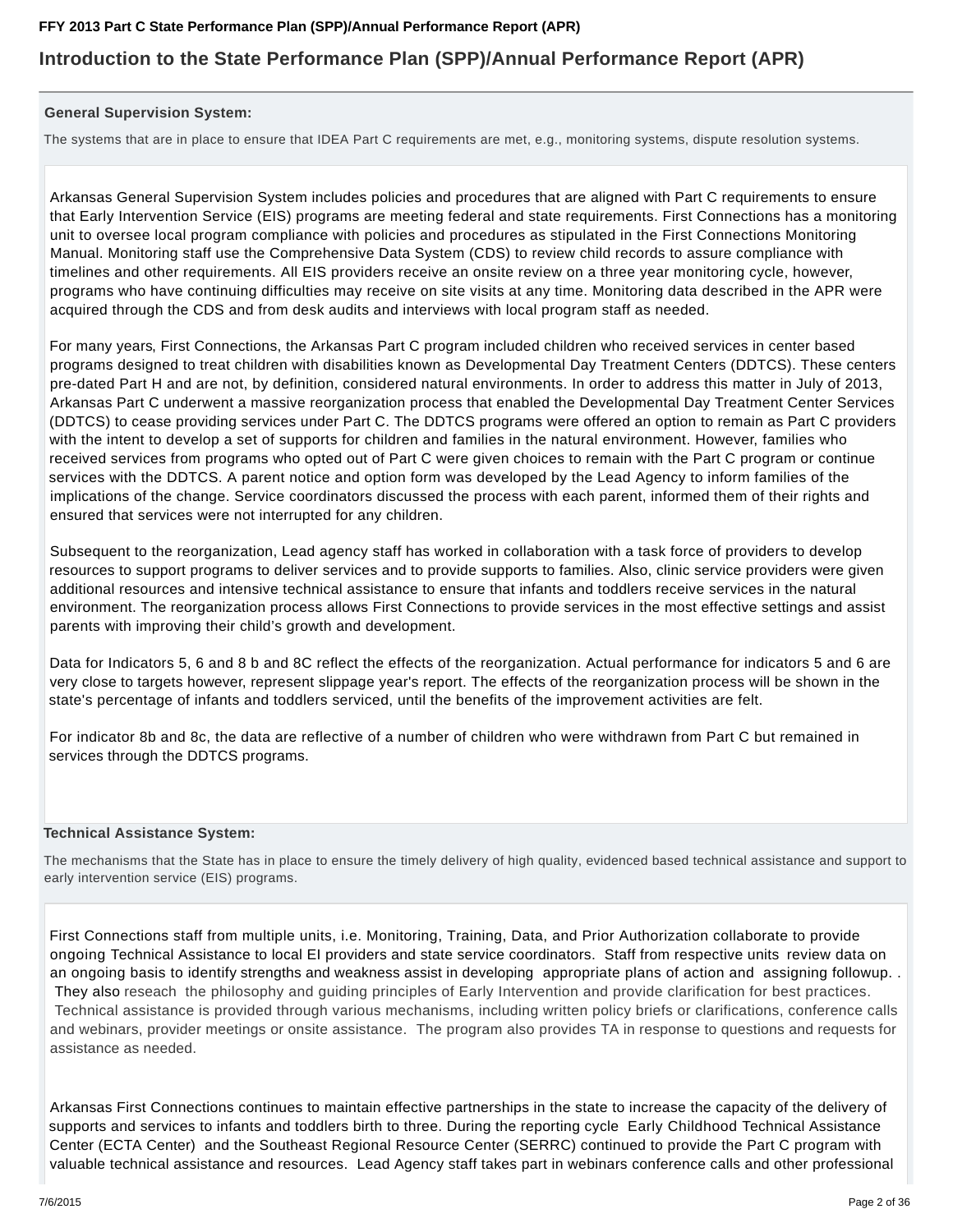<span id="page-2-0"></span>development opportunities made available through OSEP and National Technical Assistance centers. Part C Administrators attended national conferences and other program related meetings to ensure appropriate agency management.

#### **Professional Development System:**

The mechanisms the State has in place to ensure that service providers are effectively providing services that improve results for infants and toddlers with disabilities and their families.

The Arkansas Professional Development System consists of many interrelated components that include, formal assessment of program needs, face to face training, webinars, onsite coaching , technical assistance, evaluation of presentations and follow-up. Professional Development team members research specialized topics to designed relevant training materials. The information and materials include items such as power-points, checklists, guides, memos and policy briefs. Examples of training topics included: Developing functional IFSP outcomes, completing IFSPs, measuring child and family outcomes, family and child assessment, and data system requirements.

#### **Stakeholder Involvement:**

The mechanism for soliciting broad stakeholder input on targets in the SPP, including revisions to targets.

Throughout the 2013-2014 reporting period, Arkansas' Part C program has collaborated with various stakeholders within the state, such as: Arkansas Medicaid, Arkansas Head Start Association, Arkansas Department of Education, Arkansas Department of Health, Arkansas School for the Deaf, local Early Intervention Providers, the Division of Child Care and Early Childhood Education, Division of Children and Family Services , Zero to Three, Arkansas Disability Coalition and Division of Developmental Disabilities Services Administrative Personnel .

 The Arkansas Interagency Coordinating Council (ICC) serves as the primary stakeholder group that provided ongoing support and guidance into the development of the State Performance Plan/Annual Performance Report (SPP/APR). Part C program information and updates are provided regularly via email and routinely at each ICC meeting . The ICC has provided guidance on the SIPP, SPP/APR targets, data requirements, local Early Intervention Service Program status, training activities and improvements.

#### **Reporting to the Public:**

How and where the State reported to the public on the FFY 2012 performance of each EIS Program or Provider located in the State on the targets in the SPP/APR as soon as practicable, but no later than 120 days following the State's submission of its FFY 2012 APR, as required by 34 CFR §300.602(b)(1)(i)(A); and a description of where, on its Web site, a complete copy of the State's SPP, including any revision if the State has revised the SPP that it submitted with its FFY 2012 APR in 2014, is available.

Arkansas Part C SPP/APR can be founded on the First Connections website at www.arkansas.gov/dhs/ddds/FirstConn . The Lead Agency also reported to the public on the states website the performance of each local early intervention program status in regards to meeting the states targets. Part C Monitoring staff completed program determinations for all First Connections providers in the required areas as instructed in OSEP guidances documents.

#### **OSEP Response**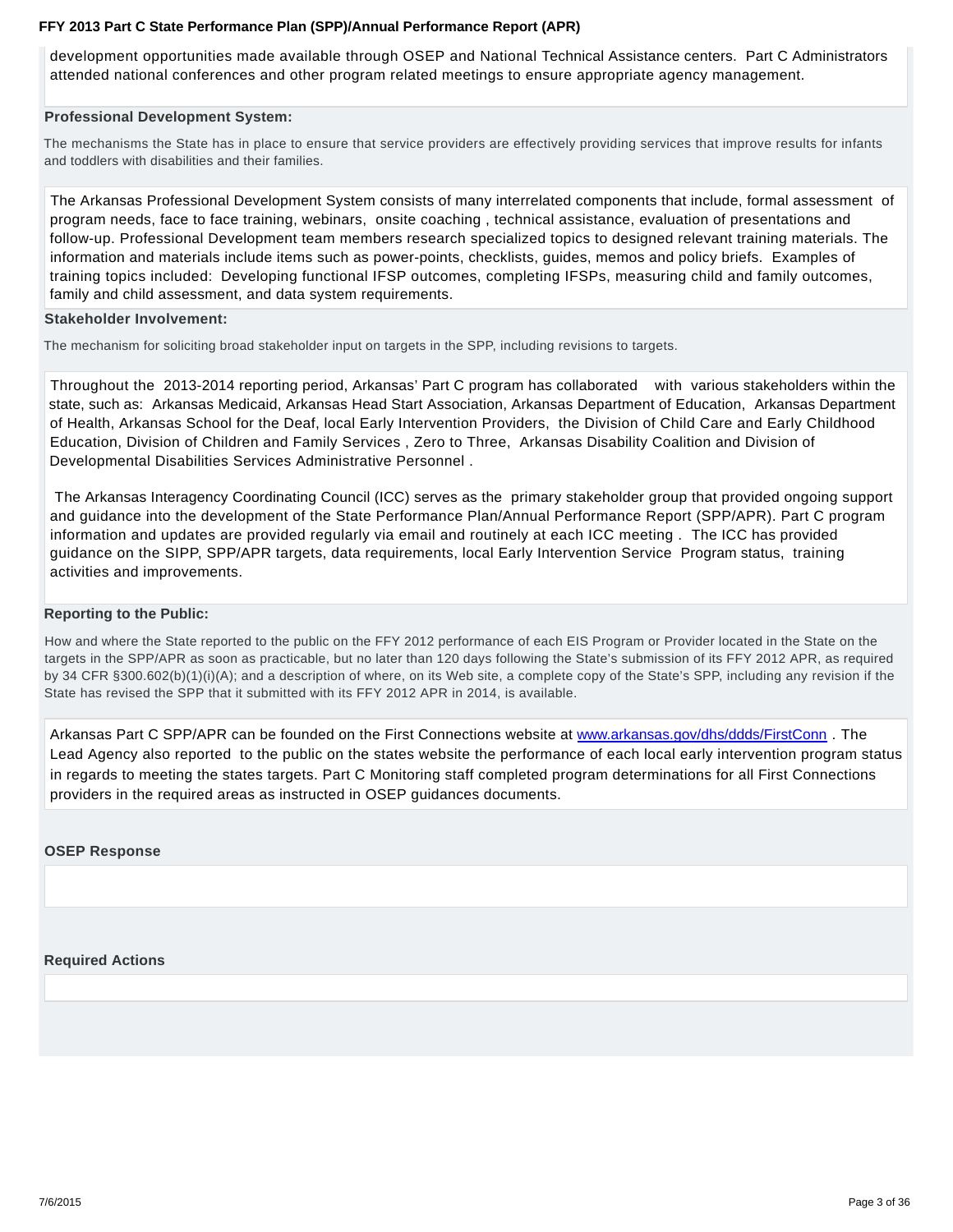## **Indicator 1: Timely provision of services**

Monitoring Priority: Early Intervention Services In Natural Environments

**Compliance indicator: Percent of infants and toddlers with IFSPs who receive the early intervention services on their IFSPs in a timely manner.**

#### **(20 U.S.C. 1416(a)(3)(A) and 1442)**

## **Historical Data**

#### Baseline Data: 2005

| <b>FFY</b> | 2005   | 2006   | 2007   | 2008                          | 2009              | 2010   | 2011   | 2012   |
|------------|--------|--------|--------|-------------------------------|-------------------|--------|--------|--------|
| Target     |        | 100%   | 100%   | 100%                          | 100%              | 100%   | 100%   | 100%   |
| Data       | 94.90% | 77.00% | 88.40% | 82.00%                        | 95.00%            | 90.00% | 91.00% | 91.00% |
|            |        | Key:   |        | Gray - Data Prior to Baseline | Yellow - Baseline |        |        |        |

#### **FFY 2013 - FFY 2018 Targets**

| FFY.   | 2013 | 2014 | 2015 | 2016 | 2017 | 2018 |
|--------|------|------|------|------|------|------|
| Target | 100% | 100% | 100% | 100% | 100% | 100% |

#### **FFY 2013 SPP/APR Data**

#### **Prepopulated Data**

| <b>Source</b>                                                    | <b>Date</b> | <b>Description</b>                              | <b>Data</b> | <b>Overwrite Data</b> |
|------------------------------------------------------------------|-------------|-------------------------------------------------|-------------|-----------------------|
| SY 2013-14 Child<br>Count/Educational Environment<br>Data Groups | 9/24/2014   | Total number of infants and toddlers with IFSPs | 1,378       | 540                   |

#### **Explanation of Alternate Data**

The data was pulled and analyzed for the first quarter of the current year (2014) and not the 2012 Child Count.

#### **FFY 2013 SPP/APR Data**

| Number of infants and toddlers with IFSPs<br>who receive the early intervention services<br>on their IFSPs in a timely manner | Total number of infants and toddlers with<br><b>IFSPs</b> | FFY 2012 FFY 2013<br>Data* | Target* | <b>FFY 2013</b><br><b>Data</b> |
|-------------------------------------------------------------------------------------------------------------------------------|-----------------------------------------------------------|----------------------------|---------|--------------------------------|
| 414                                                                                                                           | 540                                                       | 91.00%                     | 100%    | 88.52%                         |

### **Explanation of Slippage**

There were slippage in this indicator due late prior authorization for some services. Some service coordinators were not able to access the web-based data system in order to enter the IFSP into the CDS. There were problems with connectivity in rural areas which also caused delays. Providers are not able to request prior authorization until the IFSP is in the CDS.

Number of documented delays attributable to exceptional family circumstances (this number will be added to the Number of infants and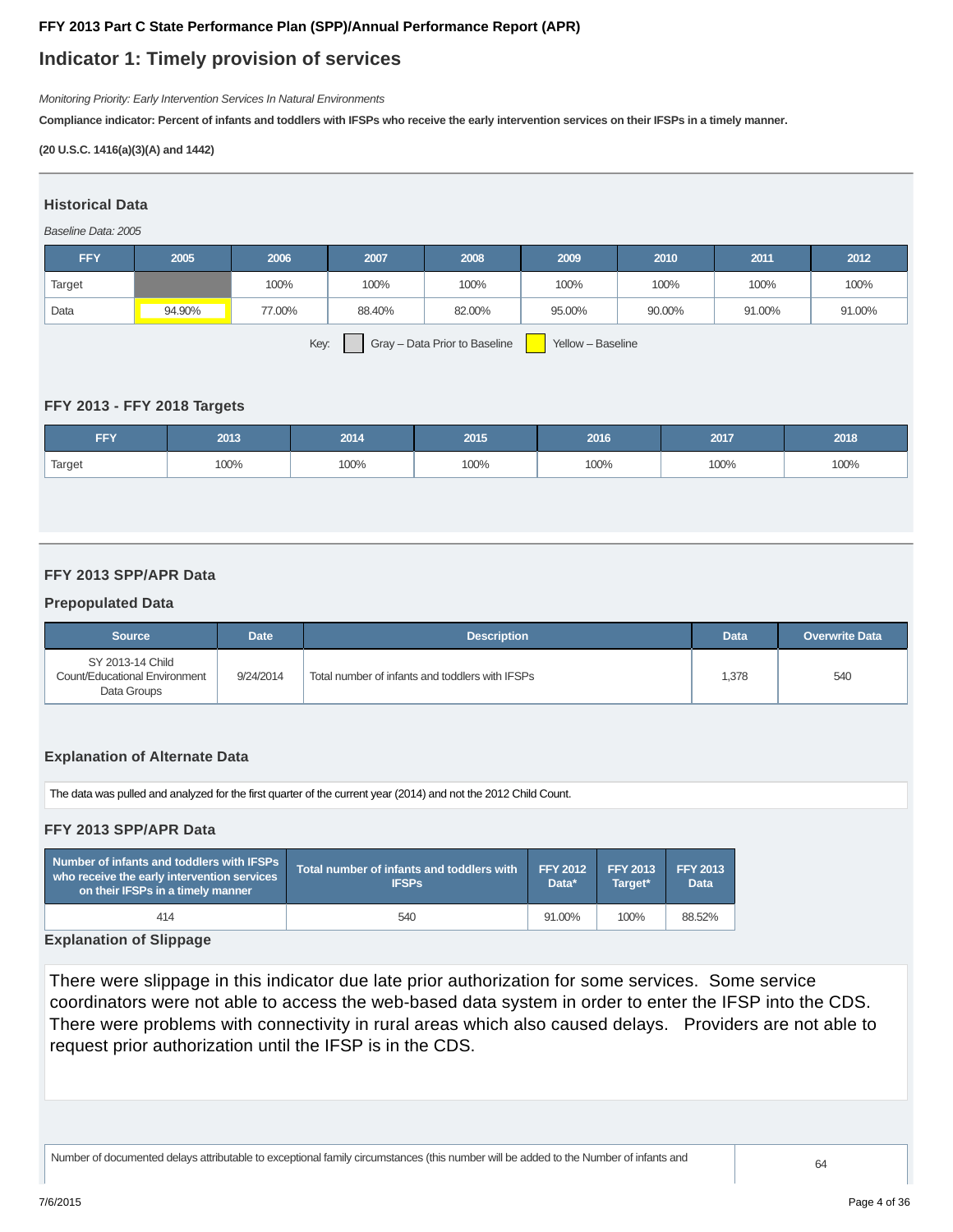toddlers with IFSPs who receive their early intervention services on their IFSPs in a timely manner) **What is the source of the data provided for this indicator? C** State monitoring *<u>State database</u>* **Provide the time period in which the data were collected (e.g., September through December, fourth quarter, selection from the full reporting period).**

Arkansas selected the time period of February 1- April 30, 2014 to collect date to represent reporting for the full fiscal year. (2013)

**Describe how the data accurately reflect data for infants and toddlers with IFSPs for the full reporting period.**

Data for this indicator derived from the states Comprehensive Data System (CDS). First Connections Data Unit staff utilizes the inquiry process to authenticate the information aggregated in the data system. This data is collected from all provider types. EIS providers use the CDS to report data on the infants and toddlers within their program. They also use the system to generate an electronic file for First Connections infants and toddlers. The system was developed to capture and display data that accurately reflects the status of the infant and toddlers file at any given period. Lead Agency staff are given direct access to the EIS providers electronic file and allowed to work together to assist with resolving issue surrounding the children enrolled in their program. Also, the system allows for an ideal flow of data from EIS provider to the Lead Agency. The system includes ,as a part of the childs file, the start date of the IFSP, the first date of service that the child received as indicated on the IFSP. Program data was pulled, for IFSP with dates starting February 1- April 30, 2014, and forwarded to each EIS provider for verification and submission back to the Lead Agency. Because of the program's transition to the CDS, the data was selected for this time period to ensure the quality of the data. The First Connections program carefully selected the time period close the end of the year to give the EIS providers and state staff additional time to master the interrelated parts of the system. Also, to ensure the accuracy of the data; sufficient time was needed for verification of the data. The Data Manager reviewed data that was reported for this time period to data for the full year (FFY2013) and determined that it is reflective of a full year of data.

#### **Actions required in FFY 2012 response table**

None

#### **Responses to actions required in FFY 2012 response table, not including correction of findings**

**N/A**

#### **Correction of Findings of Noncompliance Identified in FFY 2012**

| Findings of Noncompliance Identified | <b>Findings of Noncompliance Verified</b><br>as Corrected Within One Year | <b>Findings of Noncompliance</b><br>Subsequently Corrected | <b>Findings Not Yet Verified as Corrected</b> |  |
|--------------------------------------|---------------------------------------------------------------------------|------------------------------------------------------------|-----------------------------------------------|--|
|                                      |                                                                           |                                                            |                                               |  |

#### **FFY 2012 Findings of Noncompliance Verified as Corrected**

Describe how the State verified that each LEA with noncompliance is correctly implementing the regulatory requirements

Following identification of noncompliance, a provider is issued a written finding and required to correct the noncompliance within 90 days . At a subsequent review, monitoring staff review a percentage of records to ensure that all infants and toddlers receive services listed on the IFSP within 30days of the parent consent for services at the IFSP meeting.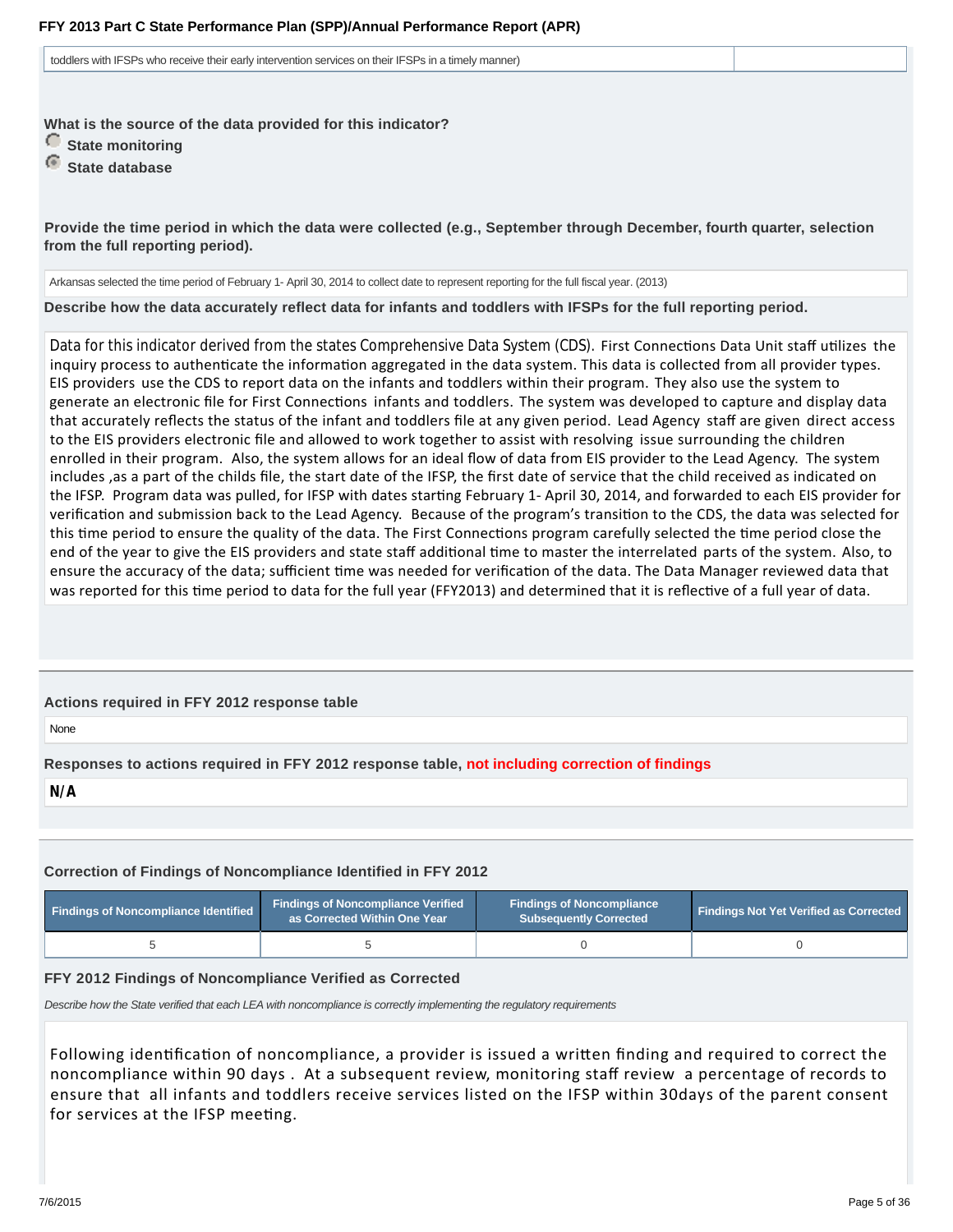<span id="page-5-0"></span>Monitoring staff also review a percentage of updated records from each provider to determine if providers are initiating services of subsequent infants and toddlers in the appropriate time manner. First Connection staff performed this process according to guidance provided in OSEP Memorandum 09-02, dated October 17, 2008 (OSEP Memo 09-02), the Lead Agency determined that each provider for whom data formerly showed noncompliance has corrected the noncompliance and is correctly implementing the regulatory requirement for infants and toddlers with IFSPs to receive their services in the required time frame.

Describe how the State verified that each LEA corrected each individual case of noncompliance

Part C monitoring staff reviewed individual records of each infant or toddler for whom services were not started within 30 days of parent consent for services to ensure that children were receiving services. The review of records for FFY 2012 showed that children who had not received timely services were indeed receiving the services on the IFSP although late.

#### **OSEP Response**

The State provided targets for FFYs 2013 through 2018 for this indicator, and OSEP accepts those targets.

Because the State reported less than 100% compliance for FFY 2013, the State must report on the status of correction of noncompliance identified in FFY 2013 for this indicator. When reporting on the correction of noncompliance, the State must report, in its FFY 2014 APR, that it has verified that each EIS program or provider with noncompliance identified in FFY 2013 for this indicator: (1) is correctly implementing the specific regulatory requirements (i.e., achieved 100% compliance) based on a review of updated data such as data subsequently collected through on-site monitoring or a State data system; and (2) has corrected each individual case of noncompliance, unless the child is no longer within the jurisdiction of the EIS program or provider, consistent with OSEP Memo 09-02. In the FFY 2014 APR, the State must describe the specific actions that were taken to verify the correction.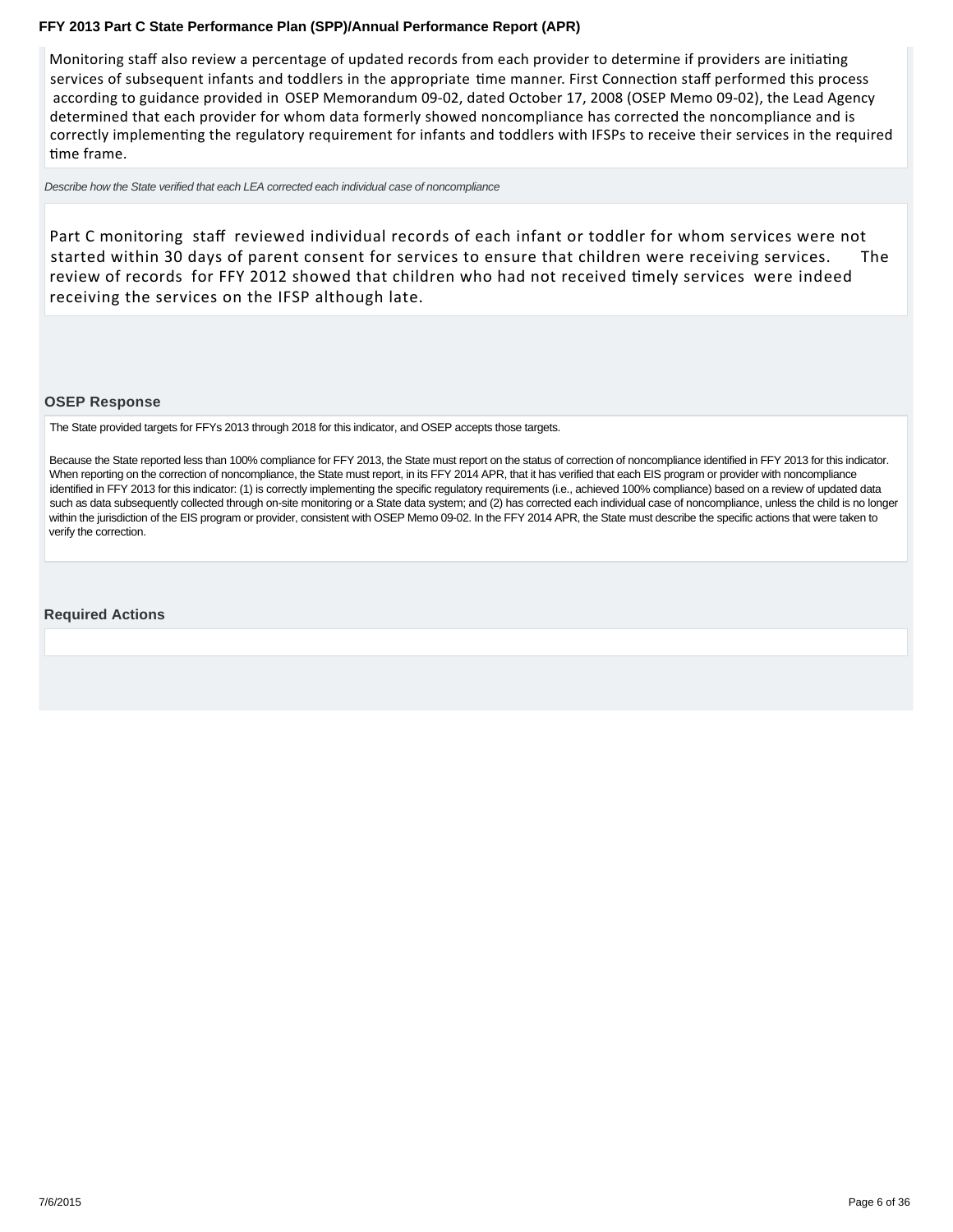## **Indicator 2: Services in Natural Environments**

Monitoring Priority: Early Intervention Services In Natural Environments

**Results indicator: Percent of infants and toddlers with IFSPs who primarily receive early intervention services in the home or community-based settings.**

#### **(20 U.S.C. 1416(a)(3)(A) and 1442)**

## **Historical Data**

#### Baseline Data: 2005

| <b>FFY</b>    | 2005   | 2006   | 2007   | 2008                          | 2009              | 2010   | 2011   | 2012   |
|---------------|--------|--------|--------|-------------------------------|-------------------|--------|--------|--------|
| Target $\geq$ |        | 64.00% | 68.00% | 70.00%                        | 72.00%            | 45.50% | 45.75% | 46.00% |
| Data          | 62.95% | 52.72% | 46.00% | 42.00%                        | 45.00%            | 38.00% | 32.00% | 33.00% |
|               |        | Key:   |        | Gray - Data Prior to Baseline | Yellow - Baseline |        |        |        |

#### **FFY 2013 - FFY 2018 Targets**

| FFY           | 2013   | 2014   | 2015   | 2016   | 2017   | 2018   |
|---------------|--------|--------|--------|--------|--------|--------|
| Target $\geq$ | 70.00% | 73.00% | 76.00% | 79.00% | 82.00% | 85.00% |

#### **Targets: Description of Stakeholder Input**

Lead agency staff have worked in collaboration with a task force of providers to develop resources to support programs to deliver services to infants and toddlers in the natural environment and to provide supports to families to help them support their children's development. Also, throughout the year Lead Agency staff provided updates to the Interagency Coordination Council including reviewing program data, improvement strategies and establishing new targets for natural environments. included a review of the programs current data and improvement strategies to assist the program in the development of new targets and activies.

#### **Prepopulated Data**

| <b>Source</b>                                                    | <b>Date</b> | <b>Description</b>                                                                                                                     | <b>Data</b> | <b>Overwrite Data</b> |
|------------------------------------------------------------------|-------------|----------------------------------------------------------------------------------------------------------------------------------------|-------------|-----------------------|
| SY 2013-14 Child<br>Count/Educational Environment<br>Data Groups | 9/24/2014   | Number of infants and toddlers with IFSPs who primarily receive early<br>intervention services in the home or community-based settings | 1.025       |                       |
| SY 2013-14 Child<br>Count/Educational Environment<br>Data Groups | 9/24/2014   | Total number of infants and toddlers with IFSPs                                                                                        | 1,378       |                       |

#### **FFY 2013 SPP/APR Data**

| Number of infants and toddlers with<br><b>IFSPs who primarily receive early</b><br>intervention services in the home or<br>community-based settings | Total number of infants and<br>toddlers with <b>IFSPs</b> | <b>FFY 2012</b><br>Data* | <b>FFY 2013</b><br>Target* | <b>FFY 2013</b><br><b>Data</b> |
|-----------------------------------------------------------------------------------------------------------------------------------------------------|-----------------------------------------------------------|--------------------------|----------------------------|--------------------------------|
| 1.025                                                                                                                                               | 1.378                                                     | 33.00%                   | 70.00%                     | 74.38%                         |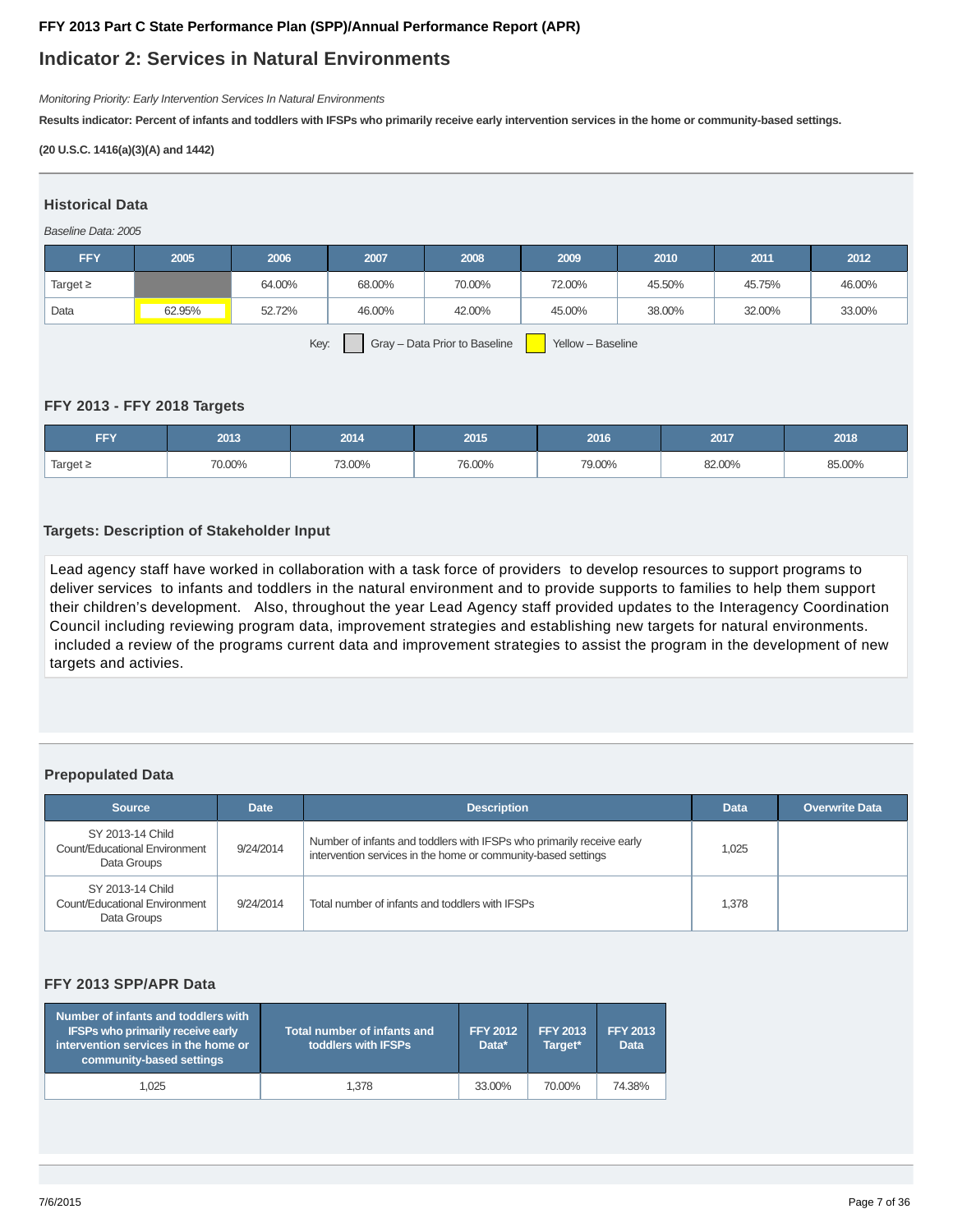#### <span id="page-7-0"></span>**Actions required in FFY 2012 response table**

None

#### **Responses to actions required in FFY 2012 response table**

N/A

#### **OSEP Response**

The State provided targets for FFYs 2013 through 2018 for this indicator, and OSEP accepts those targets.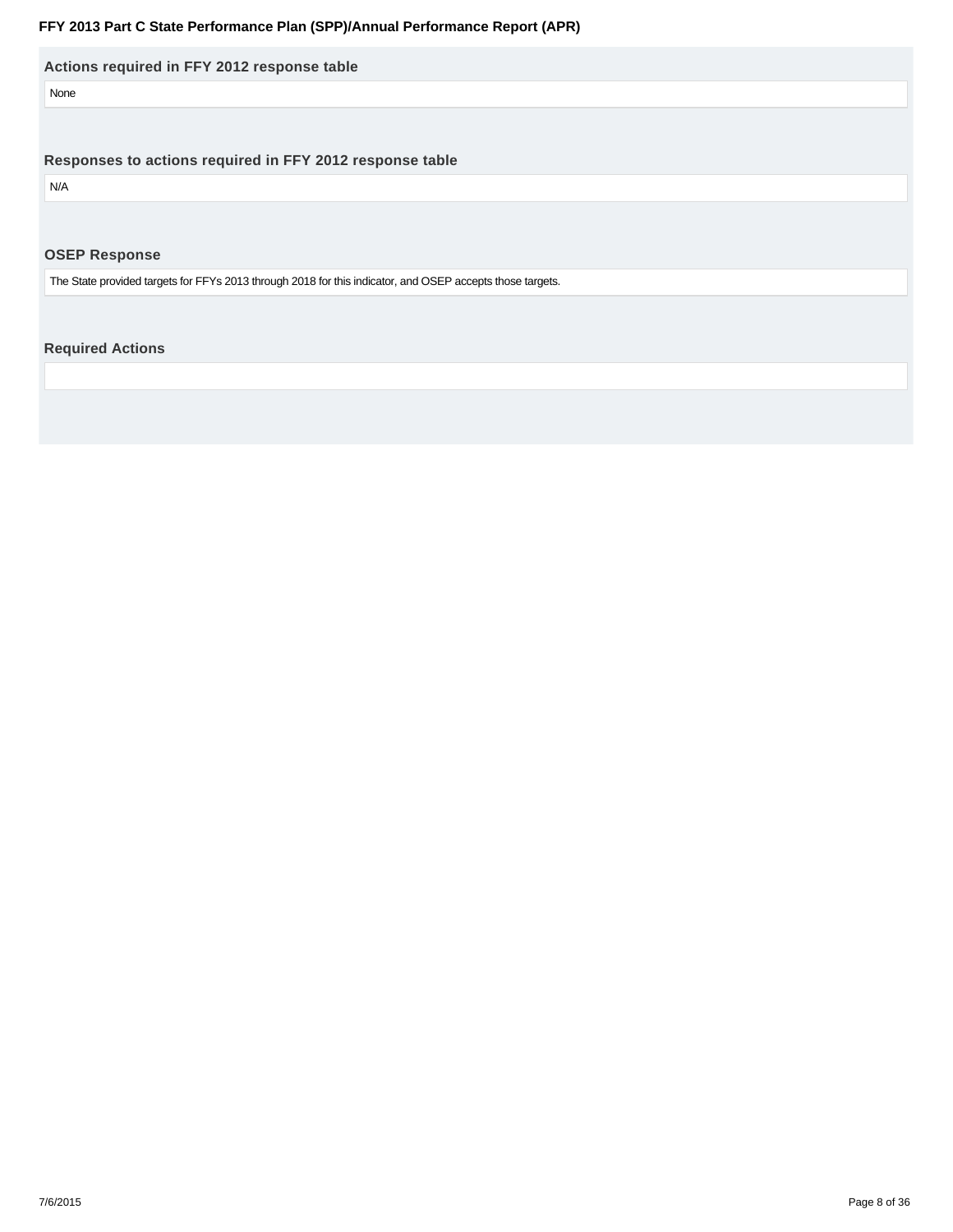## **Indicator 3: Early Childhood Outcomes**

Monitoring Priority: Early Intervention Services In Natural Environments

**Results indicator: Percent of infants and toddlers with IFSPs who demonstrate improved:**

- **A. Positive social-emotional skills (including social relationships);**
- **B. Acquisition and use of knowledge and skills (including early language/ communication); and**
- **C. Use of appropriate behaviors to meet their needs.**

#### **(20 U.S.C. 1416(a)(3)(A) and 1442)**

#### **Historical Data**

|                | <b>Baseline Year</b> | <b>FFY</b>    | 2005 | 2006                                    | 2007    | 2008                           | 2009                              | 2010   | 2011   | 2012   |
|----------------|----------------------|---------------|------|-----------------------------------------|---------|--------------------------------|-----------------------------------|--------|--------|--------|
|                |                      | Target $\geq$ |      |                                         |         |                                | 56.50%                            | 56.75% | 56.00% |        |
| A1             | 2008                 | Data          |      |                                         |         | 56.00%                         | 67.00%                            | 66.00% | 70.00% | 59.00% |
|                |                      | Target $\geq$ |      |                                         |         |                                | 24.50%                            | 24.75% | 25.00% |        |
| A2             | 2008                 | Data          |      |                                         |         | 24.00%                         | 23.00%                            | 25.00% | 41.00% | 22.00% |
|                |                      | Target $\geq$ |      |                                         |         |                                | 52.50%                            | 52.75% | 53.00% |        |
| <b>B1</b>      | 2008                 | Data          |      |                                         |         | 53.00%                         | 65.00%                            | 64.00% | 69.00% | 60.00% |
| <b>B2</b>      | 2008                 | Target $\geq$ |      |                                         |         |                                | 20.50%                            | 20.75% | 21.00% |        |
|                |                      | Data          |      |                                         |         | 20.00%                         | 23.00%                            | 25.00% | 39.00% | 21.00% |
| C <sub>1</sub> | 2008                 | Target $\geq$ |      |                                         |         |                                | 56.25%                            | 56.50% | 56.75% |        |
|                |                      | Data          |      |                                         |         | 56.00%                         | 65.00%                            | 64.00% | 69.00% | 58.00% |
| C <sub>2</sub> | 2008                 | Target $\geq$ |      |                                         |         |                                | 22.50%                            | 22.75% | 23.00% |        |
|                |                      | Data          |      |                                         |         | 22.00%                         | 21.00%                            | 26.00% | 41.00% | 23.00% |
|                |                      |               |      | and the state of the state of<br>$\sim$ | _______ | <b>The Committee Committee</b> | the company's company's company's |        |        |        |

Key: Gray – Data Prior to Baseline Yellow – Baseline

#### **FFY 2013 - FFY 2018 Targets**

| <b>FFY</b>       | 2013   | 2014   | 2015   | 2016   | 2017   | 2018   |
|------------------|--------|--------|--------|--------|--------|--------|
| Target A1 $\geq$ | 60.00% | 61.00% | 62.00% | 63.00% | 64.00% | 65.00% |
| Target $A2 \geq$ | 30.00% | 31.00% | 31.25% | 31.50% | 31.75% | 32.00% |
| Target B1 $\geq$ | 63.00% | 62.00% | 62.50% | 62.75% | 62.75% | 63.00% |
| Target B2 $\geq$ | 28.00% | 30.00% | 31.00% | 33.00% | 33.00% | 34.00% |
| Target C1 $\geq$ | 60.00% | 61.00% | 62.75% | 63.00% | 63.00% | 63.25% |
| Target $C2 \geq$ | 28.00% | 30.00% | 32.00% | 33.00% | 33.00% | 34.00% |

#### **Targets: Description of Stakeholder Input**

Arkansas Part C continued to maintain partnerships with stakeholders throughout the course of the 2013 reporting period. Program updates at quarterly ICC meetings provided opportunities to help members understand the APR performance indicators and the state's performance on each. The feedback and suggestions provided by the ICC on an ongoing basis enables the Lead Agency to set priorities and targets, and identify strategies to improve results for children and families.

#### **FFY 2013 SPP/APR Data**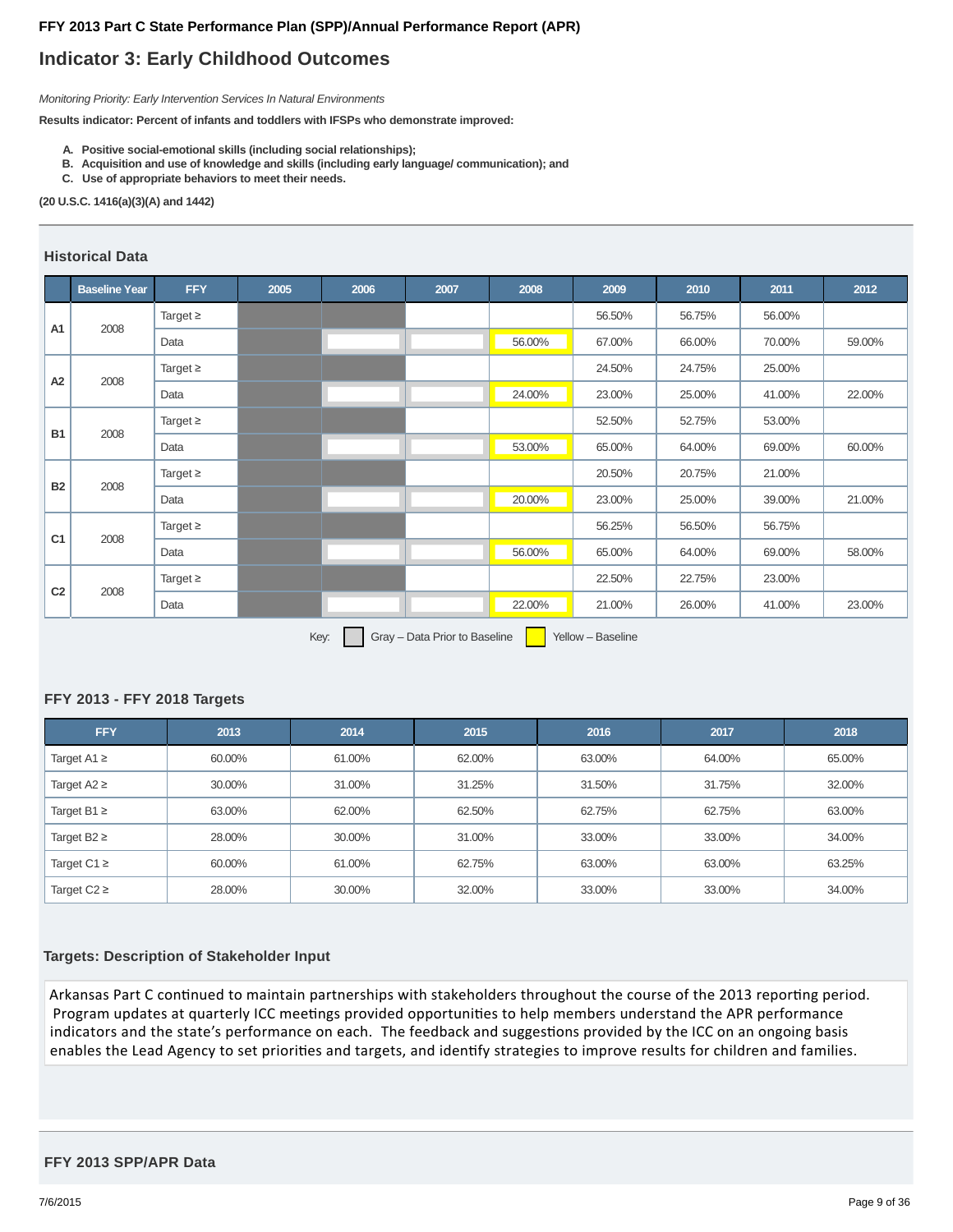| Mur<br>ssessed<br>" infants and<br><b>TONNI</b> | -- |
|-------------------------------------------------|----|

**Does the State's Part C eligibility criteria include infants and toddlers who are at risk of having substantial developmental delays (or "at-risk infants and toddlers") under IDEA section 632(5)(B)(i)?** No

#### **Outcome A: Positive social-emotional skills (including social relationships)**

|                                                                                                                                 | <b>Number of</b><br><b>Children</b> |
|---------------------------------------------------------------------------------------------------------------------------------|-------------------------------------|
| a. Infants and toddlers who did not improve functioning                                                                         | 60                                  |
| b. Infants and toddlers who improved functioning but not sufficient to move nearer to functioning comparable to same-aged peers | 406                                 |
| c. Infants and toddlers who improved functioning to a level nearer to same-aged peers but did not reach it                      | 675                                 |
| d. Infants and toddlers who improved functioning to reach a level comparable to same-aged peers                                 | 32 <sup>1</sup>                     |
| e. Infants and toddlers who maintained functioning at a level comparable to same-aged peers                                     |                                     |

|                                                                                                                                                                                                                                                        | <b>Numerator</b> | <b>Denominator</b> | <b>FFY 2012</b><br>Data* | <b>FFY 2013</b><br>Target* | <b>FFY 2013</b><br><b>Data</b> |
|--------------------------------------------------------------------------------------------------------------------------------------------------------------------------------------------------------------------------------------------------------|------------------|--------------------|--------------------------|----------------------------|--------------------------------|
| A1. Of those children who entered or exited the<br>program below age expectations in Outcome A, the<br>percent who substantially increased their rate of growth<br>by the time they turned 3 years of age or exited the<br>program $(c+d)/(a+b+c+d)$ . | 996              | 1.462              | 59.00%                   | 60.00%                     | 68.13%                         |
| A2. The percent of infants and toddlers who were<br>functioning within age expectations in Outcome A by<br>the time they turned 3 years of age or exited the<br>program $(d+e)/(a+b+c+d+e)$ .                                                          | 549              | 1.690              | 22.00%                   | 30.00%                     | 32.49%                         |

#### **Outcome B. Acquisition and use of knowledge and skills (including early language/ communication)**

|                                                                                                                                 | Number of<br><b>Children</b> |
|---------------------------------------------------------------------------------------------------------------------------------|------------------------------|
| a. Infants and toddlers who did not improve functioning                                                                         | 71                           |
| b. Infants and toddlers who improved functioning but not sufficient to move nearer to functioning comparable to same-aged peers | 388                          |
| c. Infants and toddlers who improved functioning to a level nearer to same-aged peers but did not reach it                      | 65'                          |
| d. Infants and toddlers who improved functioning to reach a level comparable to same-aged peers                                 | 348                          |
| e. Infants and toddlers who maintained functioning at a level comparable to same-aged peers                                     | 232                          |

|                                                                                                                                                                                                                                                        | <b>Numerator</b> | <b>Denominator</b> | <b>FFY 2012</b><br>Data* | <b>FFY 2013</b><br>Target* | <b>FFY 2013</b><br><b>Data</b> |
|--------------------------------------------------------------------------------------------------------------------------------------------------------------------------------------------------------------------------------------------------------|------------------|--------------------|--------------------------|----------------------------|--------------------------------|
| B1. Of those children who entered or exited the<br>program below age expectations in Outcome B, the<br>percent who substantially increased their rate of growth<br>by the time they turned 3 years of age or exited the<br>program $(c+d)/(a+b+c+d)$ . | 999              | 1.458              | 60.00%                   | 63.00%                     | 68.52%                         |
| B2. The percent of infants and toddlers who were<br>functioning within age expectations in Outcome B by<br>the time they turned 3 years of age or exited the<br>program (d+e)/(a+b+c+d+e).                                                             | 580              | 1.690              | 21.00%                   | 28.00%                     | 34.32%                         |

#### **Outcome C: Use of appropriate behaviors to meet their needs**

**Number of Children**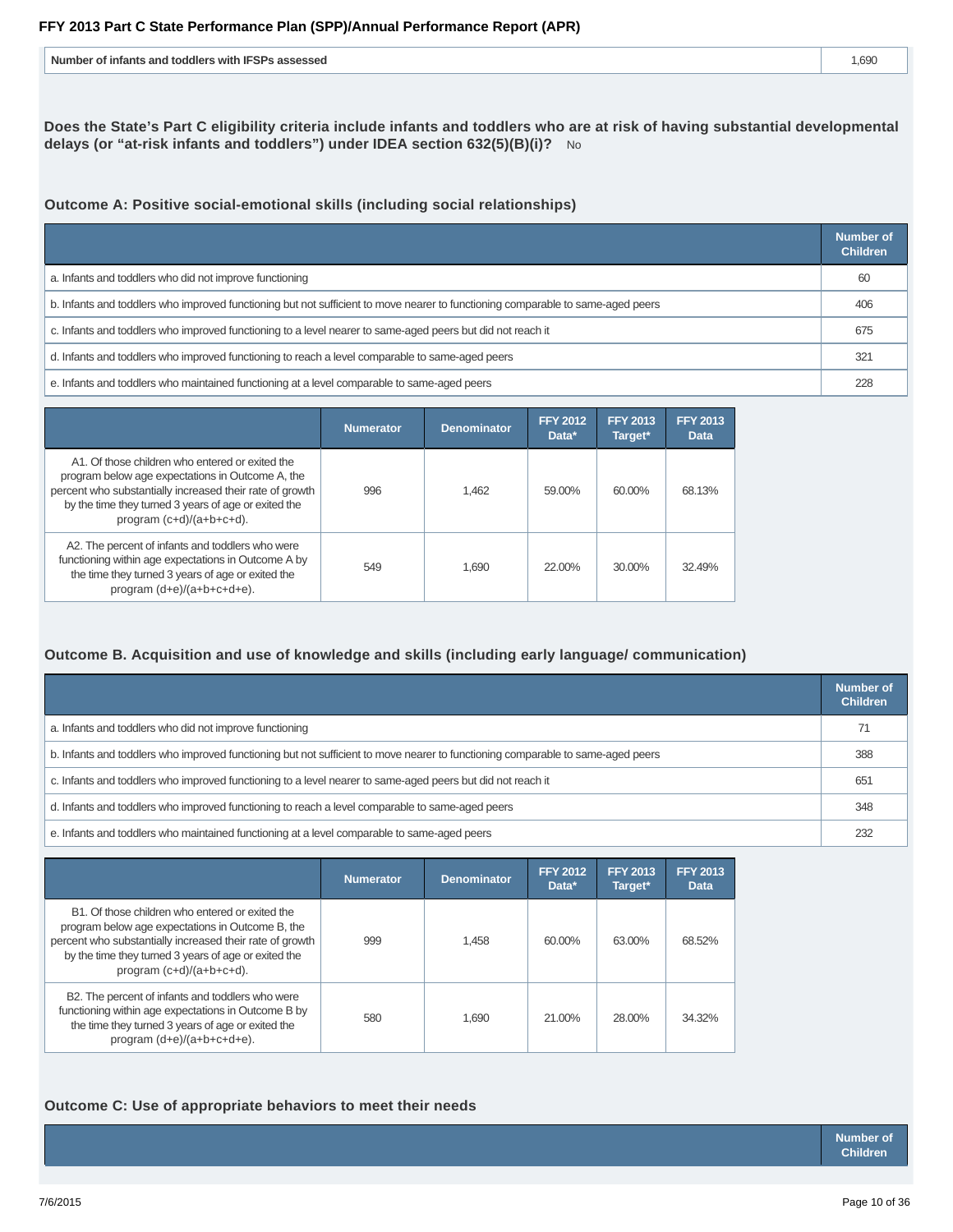<span id="page-10-0"></span>

|                                                                                                                                 | Number of<br><b>Children</b> |
|---------------------------------------------------------------------------------------------------------------------------------|------------------------------|
| a. Infants and toddlers who did not improve functioning                                                                         | 88                           |
| b. Infants and toddlers who improved functioning but not sufficient to move nearer to functioning comparable to same-aged peers | 401                          |
| c. Infants and toddlers who improved functioning to a level nearer to same-aged peers but did not reach it                      | 618                          |
| d. Infants and toddlers who improved functioning to reach a level comparable to same-aged peers                                 | 343                          |
| e. Infants and toddlers who maintained functioning at a level comparable to same-aged peers                                     | 240                          |

|                                                                                                                                                                                                                                                        | <b>Numerator</b> | <b>Denominator</b> | <b>FFY 2012</b><br>Data* | <b>FFY 2013</b><br>Target* | <b>FFY 2013</b><br><b>Data</b> |
|--------------------------------------------------------------------------------------------------------------------------------------------------------------------------------------------------------------------------------------------------------|------------------|--------------------|--------------------------|----------------------------|--------------------------------|
| C1. Of those children who entered or exited the<br>program below age expectations in Outcome C, the<br>percent who substantially increased their rate of growth<br>by the time they turned 3 years of age or exited the<br>program $(c+d)/(a+b+c+d)$ . | 961              | 1.450              | 58.00%                   | 60.00%                     | 66.28%                         |
| C2. The percent of infants and toddlers who were<br>functioning within age expectations in Outcome C by<br>the time they turned 3 years of age or exited the<br>program (d+e)/(a+b+c+d+e).                                                             | 583              | 1.690              | 23.00%                   | 28.00%                     | 34.50%                         |

#### **Was sampling used?** No

**Did you use the Early Childhood Outcomes Center (ECO) Child Outcomes Summary Form (COSF)?** Yes

#### **Actions required in FFY 2012 response table**

The State must report progress data and actual target data for FFY 2013 in the FFY 2013 APR.

#### **Responses to actions required in FFY 2012 response table**

#### **OSEP Response**

The State provided targets for FFYs 2013 through 2018 for this indicator, and OSEP accepts those targets.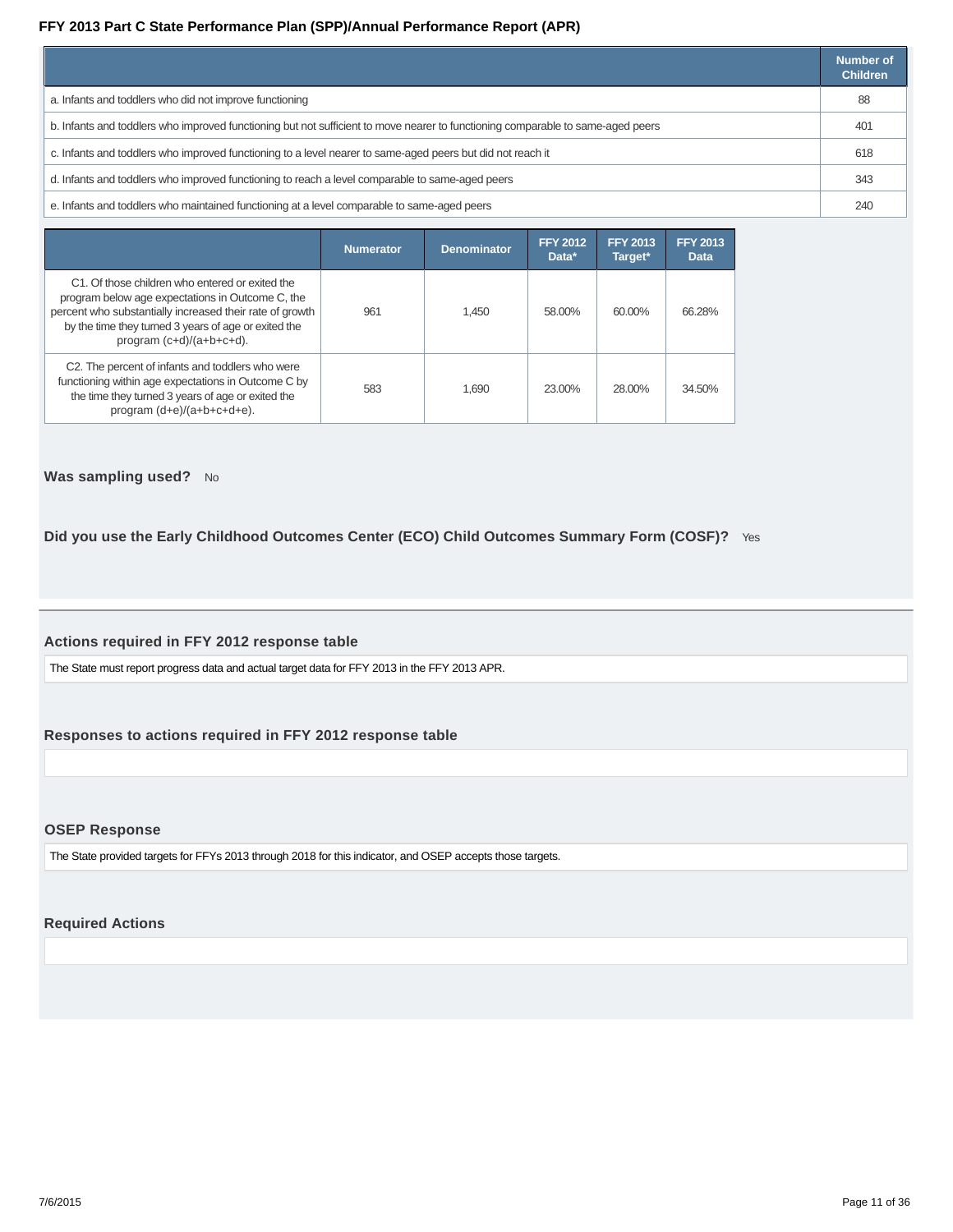## **Indicator 4: Family Involvement**

Monitoring Priority: Early Intervention Services In Natural Environments

**Results indicator: Percent of families participating in Part C who report that early intervention services have helped the family:**

- **A. Know their rights;**
- **B. Effectively communicate their children's needs; and**
- **C. Help their children develop and learn.**

#### **(20 U.S.C. 1416(a)(3)(A) and 1442)**

#### **Historical Data**

|   | <b>Baseline Year</b> | <b>FFY</b>    | 2005 | 2006                                | 2007   | 2008               | 2009   | 2010   | 2011   | 2012   |  |  |  |  |  |  |  |  |  |  |
|---|----------------------|---------------|------|-------------------------------------|--------|--------------------|--------|--------|--------|--------|--|--|--|--|--|--|--|--|--|--|
|   | 2006                 | Target $\geq$ |      |                                     |        | 77.00%             | 78.00% | 80.00% | 80.25% | 80.25% |  |  |  |  |  |  |  |  |  |  |
| A |                      | Data          |      | 59.00%                              | 62.00% | 65.10%             | 65.00% | 67.90% | 64.20% | 68.00% |  |  |  |  |  |  |  |  |  |  |
| в | 2006                 | Target $\geq$ |      |                                     |        | 67.00%             | 68.00% | 70.00% | 70.25% | 70.25% |  |  |  |  |  |  |  |  |  |  |
|   |                      | Data          |      | 70.00%                              | 67.50% | 70.30%             | 69.00% | 71.30% | 67.90% | 71.00% |  |  |  |  |  |  |  |  |  |  |
|   |                      | Target $\geq$ |      |                                     |        | 84.00%             | 85.00% | 87.00% | 87.25% | 87.25% |  |  |  |  |  |  |  |  |  |  |
| c | 2006                 | Data          |      | 71.00%                              | 70.80% | 72.80%             | 73.00% | 75.90% | 73.20% | 75.00% |  |  |  |  |  |  |  |  |  |  |
|   |                      |               |      | <u>and the second second second</u> |        | <u>a sa mga sa</u> |        |        |        |        |  |  |  |  |  |  |  |  |  |  |

Key:  $Gray - Data Prior to Baseline$  Yellow – Baseline

#### **FFY 2013 - FFY 2018 Targets**

| <b>FFY</b>      | 2013   | 2014   | 2015   | 2016   | 2017   | 2018   |
|-----------------|--------|--------|--------|--------|--------|--------|
| Target $A \geq$ | 80.00% | 82.00% | 84.00% | 86.00% | 88.00% | 90.00% |
| Target $B \geq$ | 80.00% | 82.00% | 84.00% | 86.00% | 88.00% | 90.00% |
| Target $C \geq$ | 80.00% | 82.00% | 84.00% | 86.00% | 88.00% | 90.00% |

#### **Targets: Description of Stakeholder Input**

Arkansas Part C program collaborated with the ICC, program stakeholders and technical assistance staff to reviewed family outcomes data and the process the state has in place to gather the information from families. Concerns regarding the number of survey responses, and an analysis of the data for family outcomes led the program to implement several changes that included a revision of the family survey, provision of additional supports to staff and EIS providers and increase awareness regarding family outcomes. Lead Agency staff reviewed First Connections family outcomes data with the Interagency Coordination Council and consulted on new targets.

#### **FFY 2013 SPP/APR Data**

| Number of respondent families participating in Part C                                                                                                                          | 287 |
|--------------------------------------------------------------------------------------------------------------------------------------------------------------------------------|-----|
| A1. Number of respondent families participating in Part C who report that early intervention services have helped the family know their rights                                 | 215 |
| A2. Number of responses to the question of whether early intervention services have helped the family know their rights                                                        | 215 |
| B1. Number of respondent families participating in Part C who report that early intervention services have helped the family effectively communicate<br>their children's needs | 232 |
| B2. Number of responses to the question of whether early intervention services have helped the family effectively communicate their children's needs                           | 232 |
| C1. Number of respondent families participating in Part C who report that early intervention services have helped the family help their children develop<br>and learn          | 229 |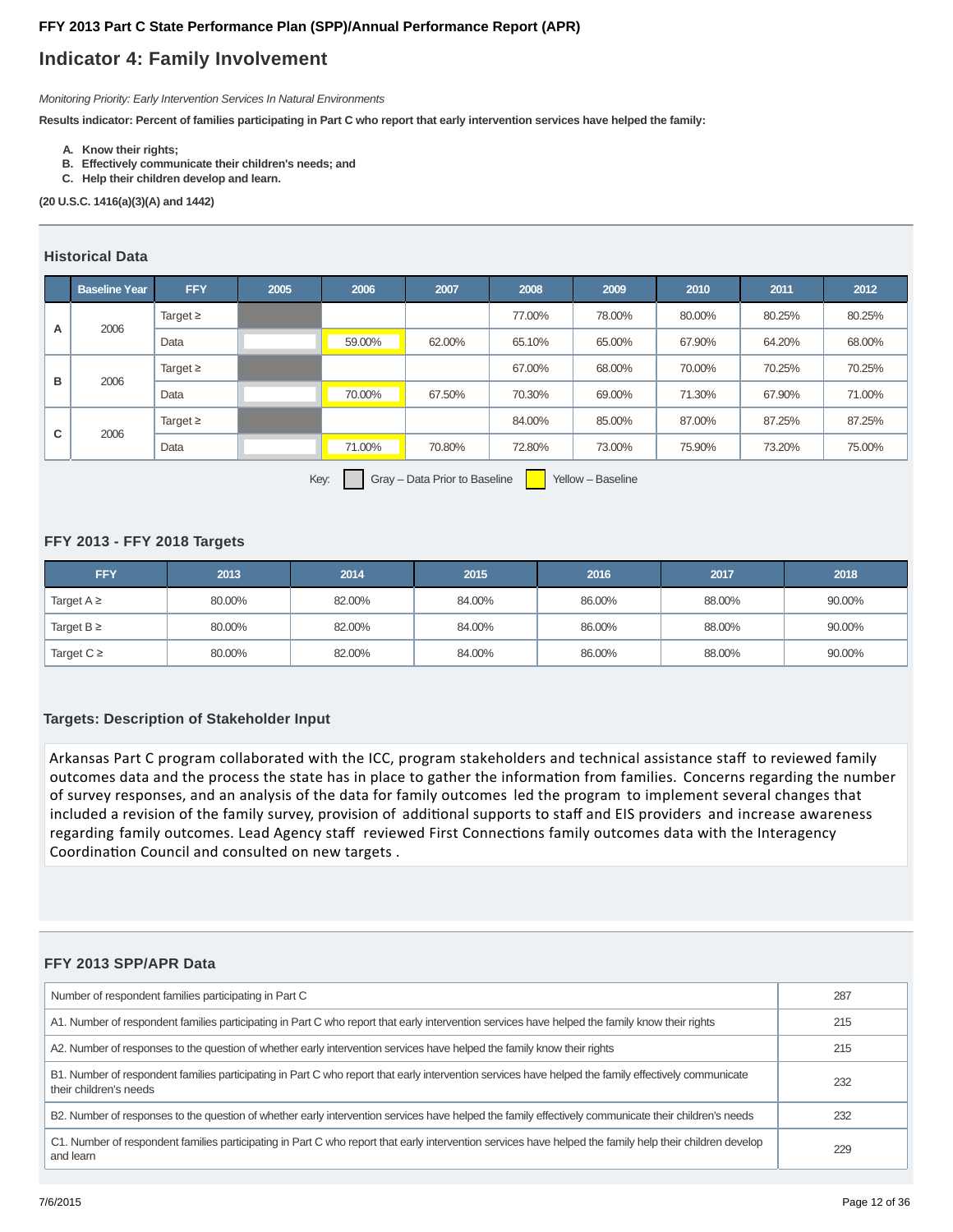<span id="page-12-0"></span>C2. Number of responses to the question of whether early intervention services have helped the family help their children develop and learn 229

|                                                                                                                                                                     | <b>FFY 2012</b><br>Data* | <b>FFY 2013</b><br>Target* | <b>FFY 2013</b><br><b>Data</b> |
|---------------------------------------------------------------------------------------------------------------------------------------------------------------------|--------------------------|----------------------------|--------------------------------|
| A. Percent of families participating in Part C who report that early intervention services have<br>helped the family know their rights                              | 68.00%                   | 80.00%                     | 100%                           |
| B. Percent of families participating in Part C who report that early intervention services have<br>helped the family effectively communicate their children's needs | 71.00%                   | 80.00%                     | 100%                           |
| C. Percent of families participating in Part C who report that early intervention services have<br>helped the family help their children develop and learn          | 75.00%                   | 80.00%                     | 100%                           |

**Describe how the State has ensured that any response data are valid and reliable, including how the data represent the demographics of the State.**

In the course of the 2013 reporting period Arkansas Part C sent out approximately 1400 surveys to parents of infants and toddlers who had an active IFSP. First Connections provided families with several ways to respond to the survey, the Lead Agency website, hard copy via mail and telephone. Data were also collected on the following demographics : county of residence, child's race and ethnicity and child's service provider. Arkansas Part C families completed and returned surveys . Survey responses were received from all 75 counties in the stateshowing representation of all by race and ethnicity categories of the population of families in Arkansas First Connections.

**Was sampling used?** No

**Was a collection tool used?** Yes

**Is it a new or revised collection tool?** Yes

**Yes, the data accurately represent the demographics of the State**

**No, the data does not accurately represent the demographics of the State**

**Submitted collection tool:** Revised Family Survey

#### **Actions required in FFY 2012 response table**

None

**Responses to actions required in FFY 2012 response table, not including correction of findings**

N/A

#### **OSEP Response**

The State provided targets for FFYs 2013 through 2018 for this indicator, and OSEP accepts those targets.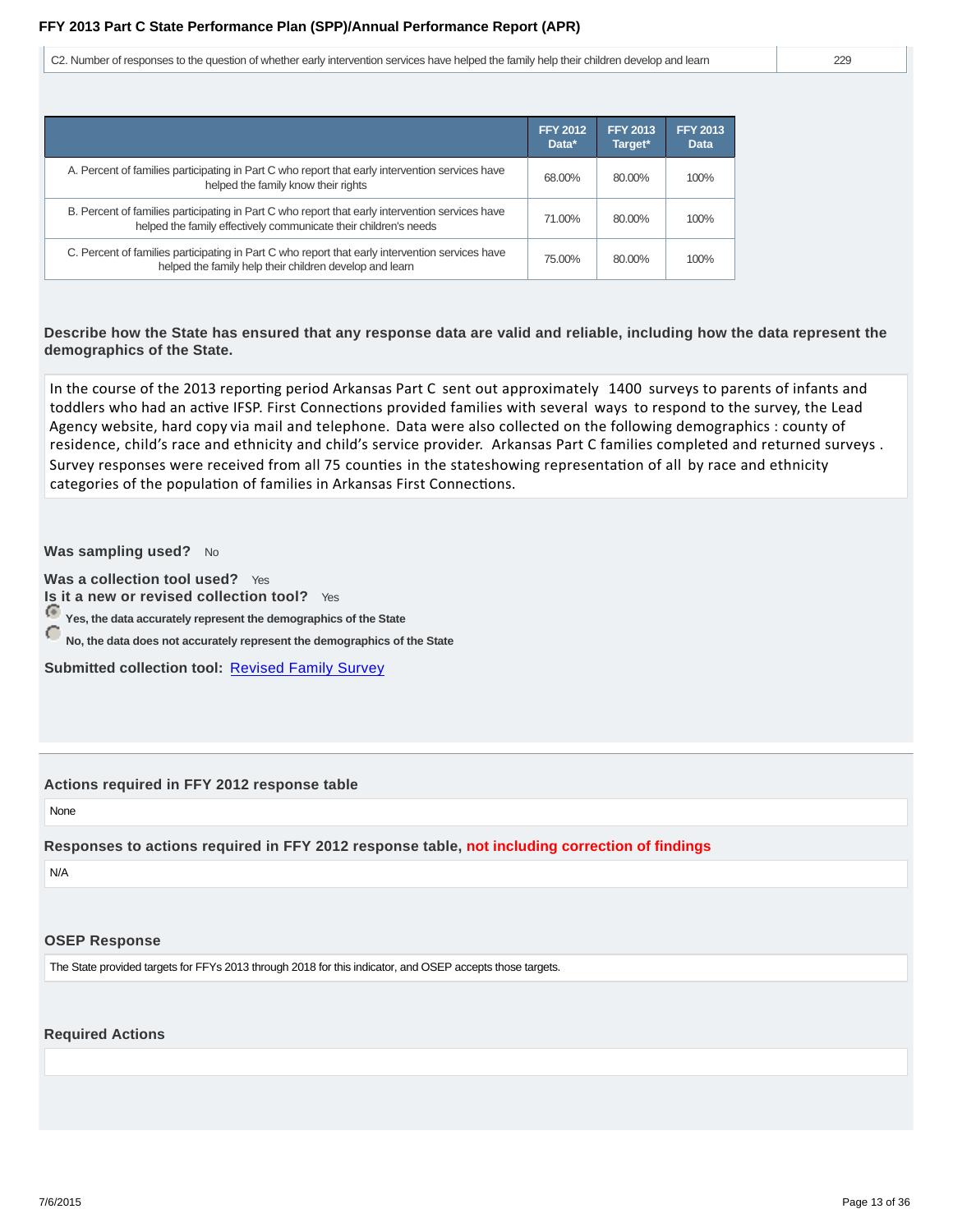## **Indicator 5: Child Find (Birth to One)**

Monitoring Priority: Effective General Supervision Part C / Child Find

**Results indicator: Percent of infants and toddlers birth to 1 with IFSPs compared to national data.**

#### **(20 U.S.C. 1416(a)(3)(B) and 1442)**

## **Historical Data**

#### Baseline Data: 2005

| <b>FFY</b>                                                 | 2005  | 2006  | 2007  | 2008  | 2009  | 2010  | 2011  | 2012  |  |
|------------------------------------------------------------|-------|-------|-------|-------|-------|-------|-------|-------|--|
| Target $\geq$                                              |       | 0.42% | 0.45% | 0.66% | 0.55% | 0.55% | 0.57% | 0.58% |  |
| Data                                                       | 0.39% | 1.02% | 0.72% | 0.66% | 0.61% | 0.96% | 0.85% | 1.01% |  |
| Key:<br>Gray - Data Prior to Baseline<br>Yellow - Baseline |       |       |       |       |       |       |       |       |  |

#### **FFY 2013 - FFY 2018 Targets**

| FFY                    | 2013 | 2014  | 2015  | 2016  | 2017  | 2018  |
|------------------------|------|-------|-------|-------|-------|-------|
| Target $\geq$<br>0.45% |      | 0.45% | 0.47% | 0.48% | 0.49% | 0.50% |

#### **Targets: Description of Stakeholder Input**

First Connections staff and agency associates collaborated with pediatricians offices, child care providers, and family members to design pamplets, brochures and other promotional items to assist in reaching parents, child care providers, physicians, and other referral sources. Part C staff reviewed Arkansas birth to one child find data with the states Interagency Coordination Council discuss current activities and establish new targets.

#### **Prepopulated Data**

| <b>Source</b>                                                                                     | <b>Date</b> | <b>Description</b>                                   | <b>Data</b> | <b>Overwrite Data</b> |
|---------------------------------------------------------------------------------------------------|-------------|------------------------------------------------------|-------------|-----------------------|
| SY 2013-14 Child<br>Count/Educational Environment<br>Data Groups                                  | 9/24/2014   | Number of infants and toddlers birth to 1 with IFSPs | 169         | null                  |
| U.S. Census Annual State<br><b>Resident Population Estimates</b><br>April 1, 2010 to July 1, 2013 | 12/16/2014  | Population of infants and toddlers birth to 1        |             | null                  |

#### **FFY 2013 SPP/APR Data**

| Number of infants and toddlers birth to 1 | <b>Population of infants and</b> | <b>FFY 2012</b> | <b>FFY 2013</b> | <b>FFY 2013</b> |
|-------------------------------------------|----------------------------------|-----------------|-----------------|-----------------|
| with IFSPs                                | toddlers birth to 1              | Data*           | Target*         | <b>Data</b>     |
| 169                                       | 38.310                           | $1.01\%$        | 0.45%           | $0.44\%$        |

#### **Explanation of Slippage**

For explanation of slippage, please refer to introduction section on general supervision.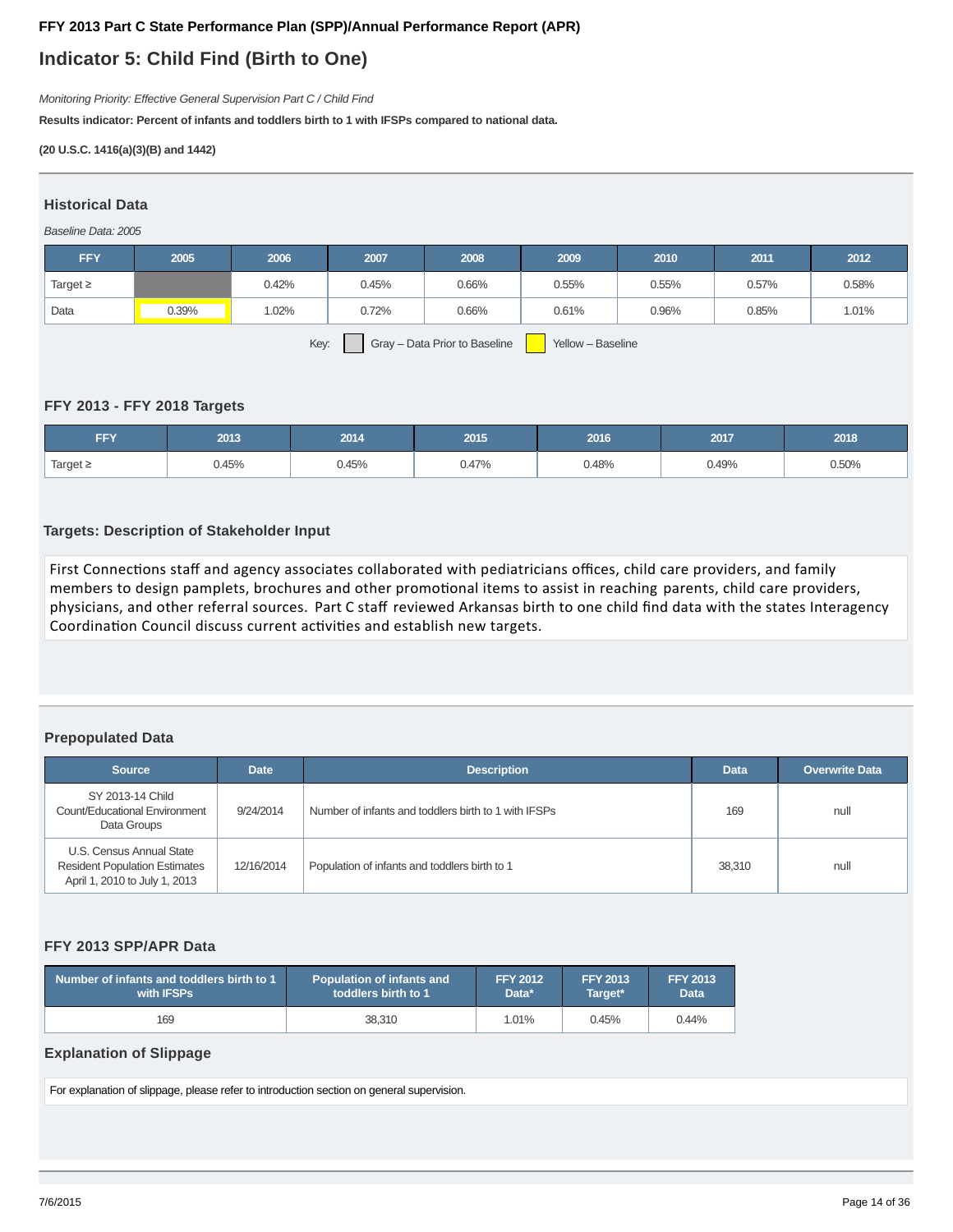<span id="page-14-0"></span>**Actions required in FFY 2012 response table**

None

**Responses to actions required in FFY 2012 response table**

#### **OSEP Response**

The State provided targets for FFYs 2013 through 2018 for this indicator, and OSEP accepts those targets.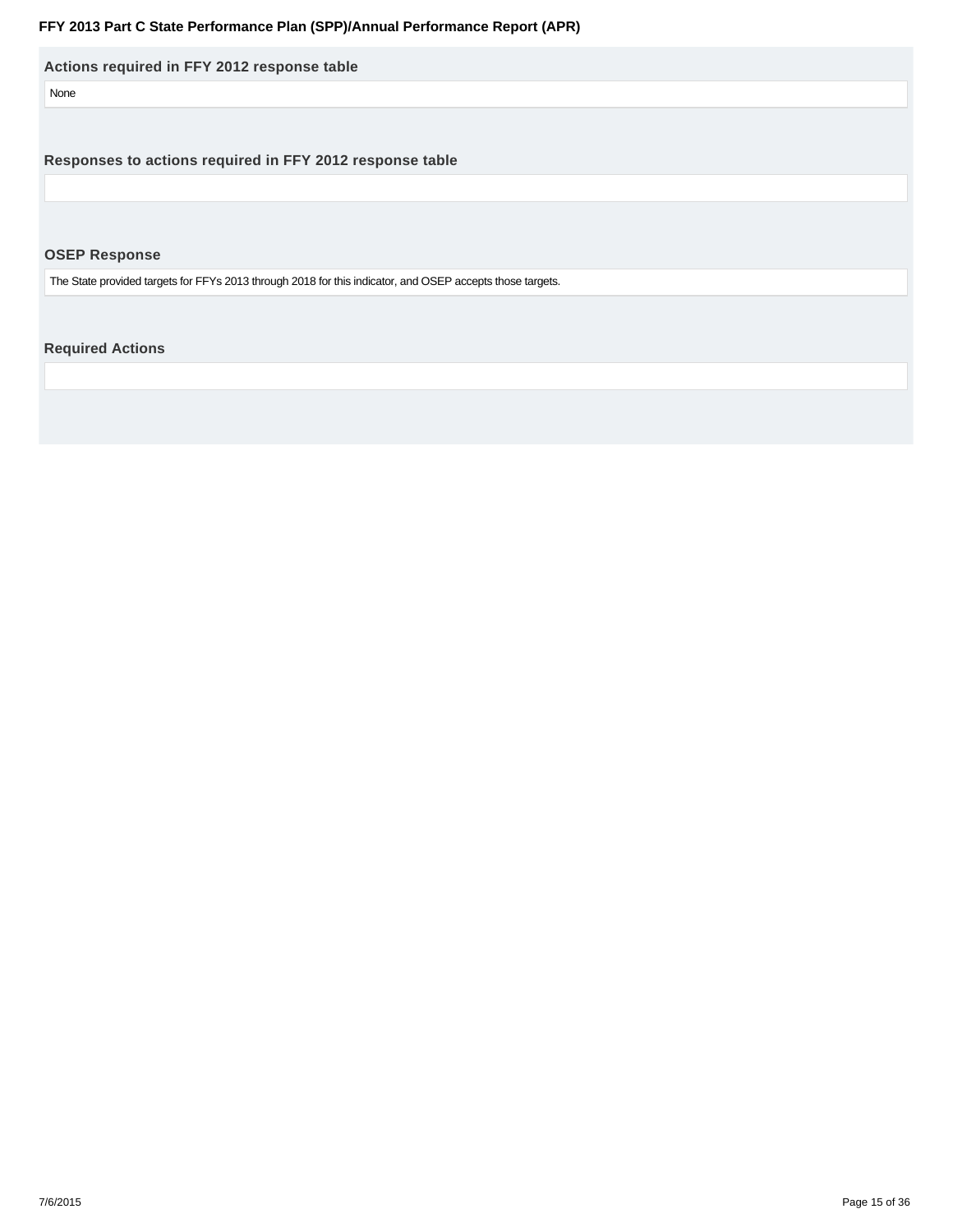## **Indicator 6: Child Find (Birth to Three)**

Monitoring Priority: Effective General Supervision Part C / Child Find

**Results indicator: Percent of infants and toddlers birth to 3 with IFSPs compared to national data.**

#### **(20 U.S.C. 1416(a)(3)(B) and 1442)**

## **Historical Data**

#### Baseline Data: 2005

| <b>FFY</b>    | 2005  | 2006  | 2007  | 2008                          | 2009              | 2010  | 2011  | 2012  |
|---------------|-------|-------|-------|-------------------------------|-------------------|-------|-------|-------|
| Target $\geq$ |       | 2.25% | 2.78% | 2.30%                         | 2.35%             | 2.37% | 2.37% | 2.37% |
| Data          | 2.25% | 2.75% | 2.34% | 2.33%                         | 2.19%             | 2.75% | 2.73% | 2.72% |
|               |       | Key:  |       | Gray - Data Prior to Baseline | Yellow - Baseline |       |       |       |

#### **FFY 2013 - FFY 2018 Targets**

| <b>FFY</b>    | 2013  | 2014 | 2015  | 2016 | 2017 | 2018  |
|---------------|-------|------|-------|------|------|-------|
| Target $\geq$ | i.20% | .30% | 1.40% | .50% | .80% | 1.90% |

#### **Targets: Description of Stakeholder Input**

First Connections staff and agency associates collaborated with pediatricians offices, child care providers, and family members to design pamplets, brochures and other promotional items to assist in reaching parents, child care providers, physicians, and other referral sources. Part C staff reviewed Arkansas birth to three child find data with the states Interagency Coordination Council discuss current activities and establish new targets.

#### **Prepopulated Data**

| <b>Source</b>                                                                                     | <b>Date</b> | <b>Description</b>                                   | <b>Data</b> | <b>Overwrite Data</b> |
|---------------------------------------------------------------------------------------------------|-------------|------------------------------------------------------|-------------|-----------------------|
| SY 2013-14 Child<br>Count/Educational Environment<br>Data Groups                                  | 9/24/2014   | Number of infants and toddlers birth to 3 with IFSPs | 1,378       |                       |
| U.S. Census Annual State<br><b>Resident Population Estimates</b><br>April 1, 2010 to July 1, 2013 | 12/16/2014  | Population of infants and toddlers birth to 3        | 115.847     |                       |

#### **FFY 2013 SPP/APR Data**

| <b>Number of infants and toddlers birth Population of infants and toddlers</b><br>l to 3 with IFSPs $^{\rm !}$ | birth to 3 | <b>FFY 2012 FFY 2013</b><br>Data* | Target* | <b>FFY 2013</b><br><b>Data</b> |
|----------------------------------------------------------------------------------------------------------------|------------|-----------------------------------|---------|--------------------------------|
| 1.378                                                                                                          | 115.847    | 2.72%                             | 1.20%   | 1.19%                          |

#### **Explanation of Slippage**

For explanation of slippage, please refer to introduction section on general supervision.

**Provide additional information about this indicator (optional)**

The numbers are lower due to our implementation of new reorganization that was implemented on July 1, 2013. This Reorganization includes providers who serve children in the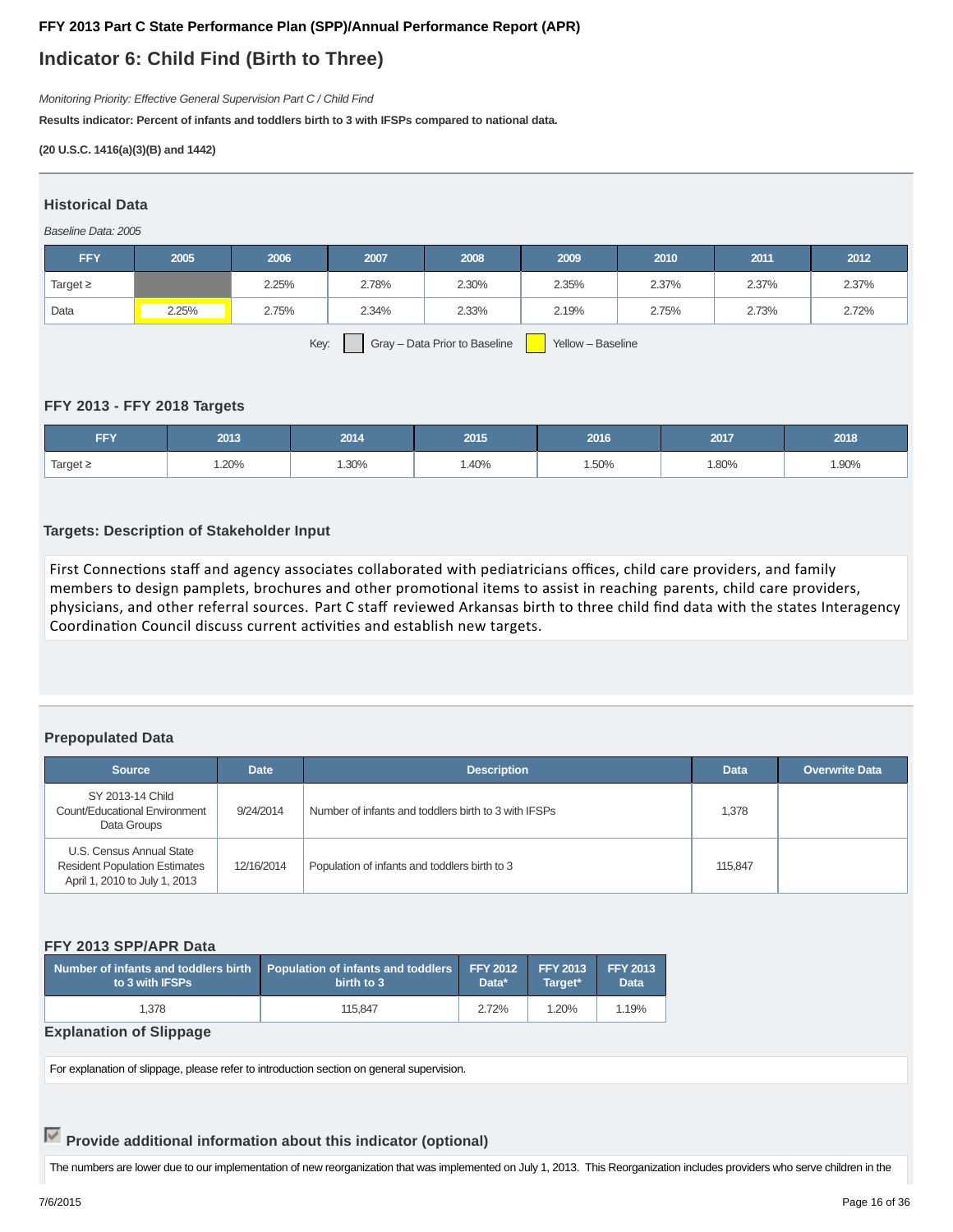<span id="page-16-0"></span>Developmental Day Treatement Centers opting out of First Connections.

**Actions required in FFY 2012 response table**

None

**Responses to actions required in FFY 2012 response table**

**OSEP Response**

The State provided targets for FFYs 2013 through 2018 for this indicator, and OSEP accepts those targets.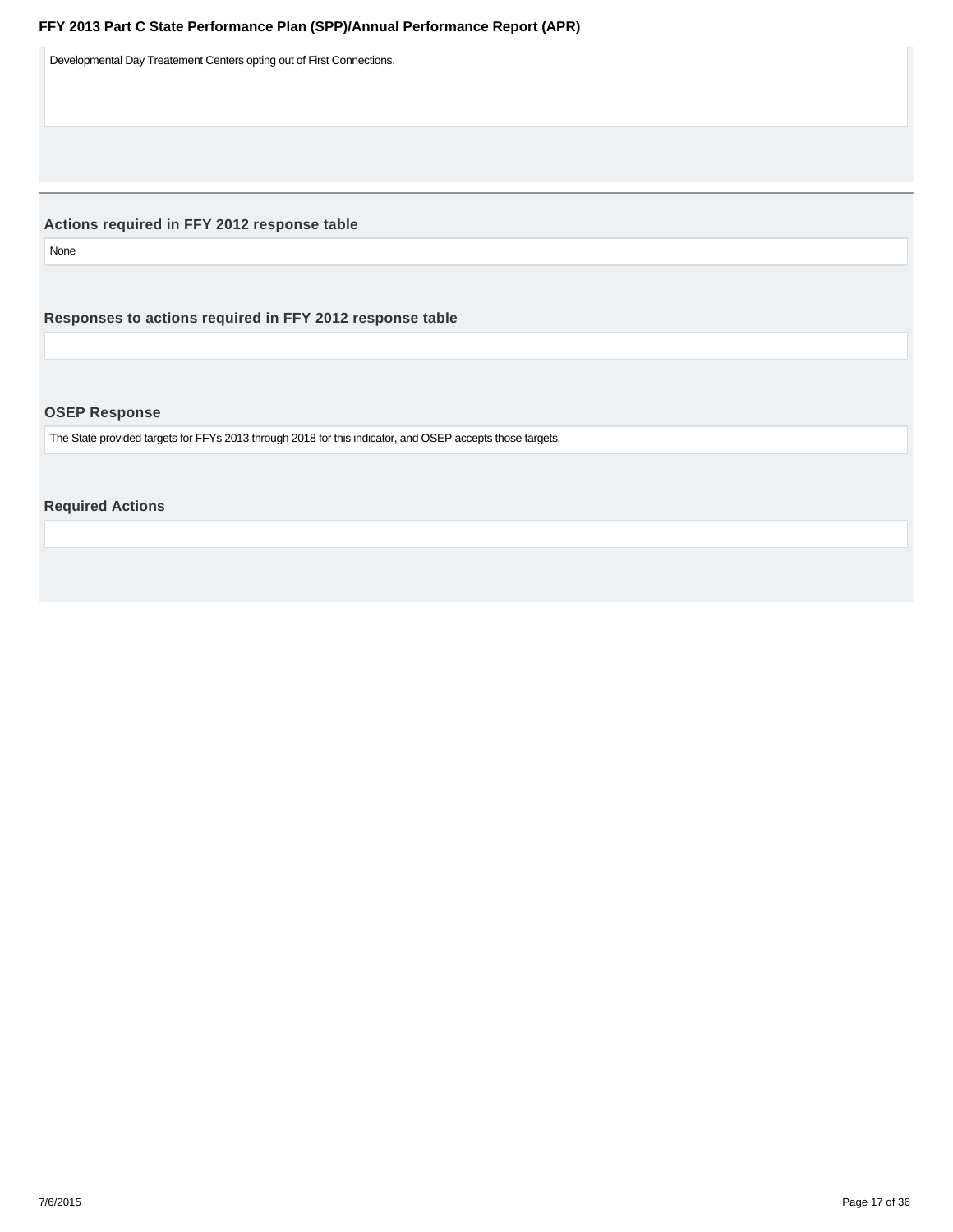## **Indicator 7: 45-day timeline**

Monitoring Priority: Effective General Supervision Part C / Child Find

**Compliance indicator: Percent of eligible infants and toddlers with IFSPs for whom an initial evaluation and initial assessment and an initial IFSP meeting were conducted within Part C's 45-day timeline.**

#### **(20 U.S.C. 1416(a)(3)(B) and 1442)**

#### **Historical Data**

Baseline Data: 2005

| <b>FFY</b> | 2005   | 2006   | 2007                     | 2008   | 2009   | 2010   | 2011   | 2012   |
|------------|--------|--------|--------------------------|--------|--------|--------|--------|--------|
| Target     |        | 100%   | 100%                     | 100%   | 100%   | 100%   | 100%   | 100%   |
| Data       | 75.80% | 84.00% | 88.00%                   | 82.00% | 99.00% | 94.00% | 92.00% | 93.00% |
|            |        |        | $\overline{\phantom{0}}$ |        |        |        |        |        |

Key: Gray – Data Prior to Baseline Yellow – Baseline

#### **FFY 2013 - FFY 2018 Targets**

| <b>FFY</b> | 2013 | 2014 | 2015 | 2016 | 2017 | 2018 |
|------------|------|------|------|------|------|------|
| Target     | 100% | 100% | 100% | 100% | 100% | 100% |

#### **FFY 2013 SPP/APR Data**

| Number of eligible infants and toddlers<br>with IFSPs for whom an initial evaluation<br>and assessment and an initial IFSP meeting<br>was conducted within Part C's 45-day<br>timeline | Number of eligible infants and toddlers<br>evaluated and assessed for whom an initial<br><b>IFSP meeting was required to be</b><br>conducted                                                                                                                                                  | <b>FFY 2012</b><br>Data* | <b>FFY 2013</b><br>Target* | <b>FFY 2013</b><br><b>Data</b> |
|----------------------------------------------------------------------------------------------------------------------------------------------------------------------------------------|-----------------------------------------------------------------------------------------------------------------------------------------------------------------------------------------------------------------------------------------------------------------------------------------------|--------------------------|----------------------------|--------------------------------|
| 317                                                                                                                                                                                    | 429                                                                                                                                                                                                                                                                                           | 93.00%                   | 100%                       | 88.11%                         |
|                                                                                                                                                                                        | Number of documented delays attributable to exceptional family circumstances (this number will be added to the Number of eligible infants and<br>toddlers with IFSPs for whom an initial evaluation and assessment and an initial IFSP meeting was conducted within Part C's 45-day timeline) |                          |                            |                                |

#### **Explanation of Slippage**

With the reorganization, we lost approximately 25 providers. In a few areas of the state, this created a shortage of providers available to conduct evaluations and there was a delay in getting the evaluations completed. All children did receive their evaluation and initial IFSPs although late.

**What is the source of the data provided for this indicator?**

- *<u>State monitoring</u>*
- *<u>State database</u>*

**Provide the time period in which the data were collected (e.g., September through December, fourth quarter, selection from the full reporting period).**

Arkansas Part C selected the time period from January 1- March 30, 2014, to collect data to represent reporting for the full fiscal year. (2013)

**Describe how the data accurately reflect data for infants and toddlers with IFSPs for the full reporting period.**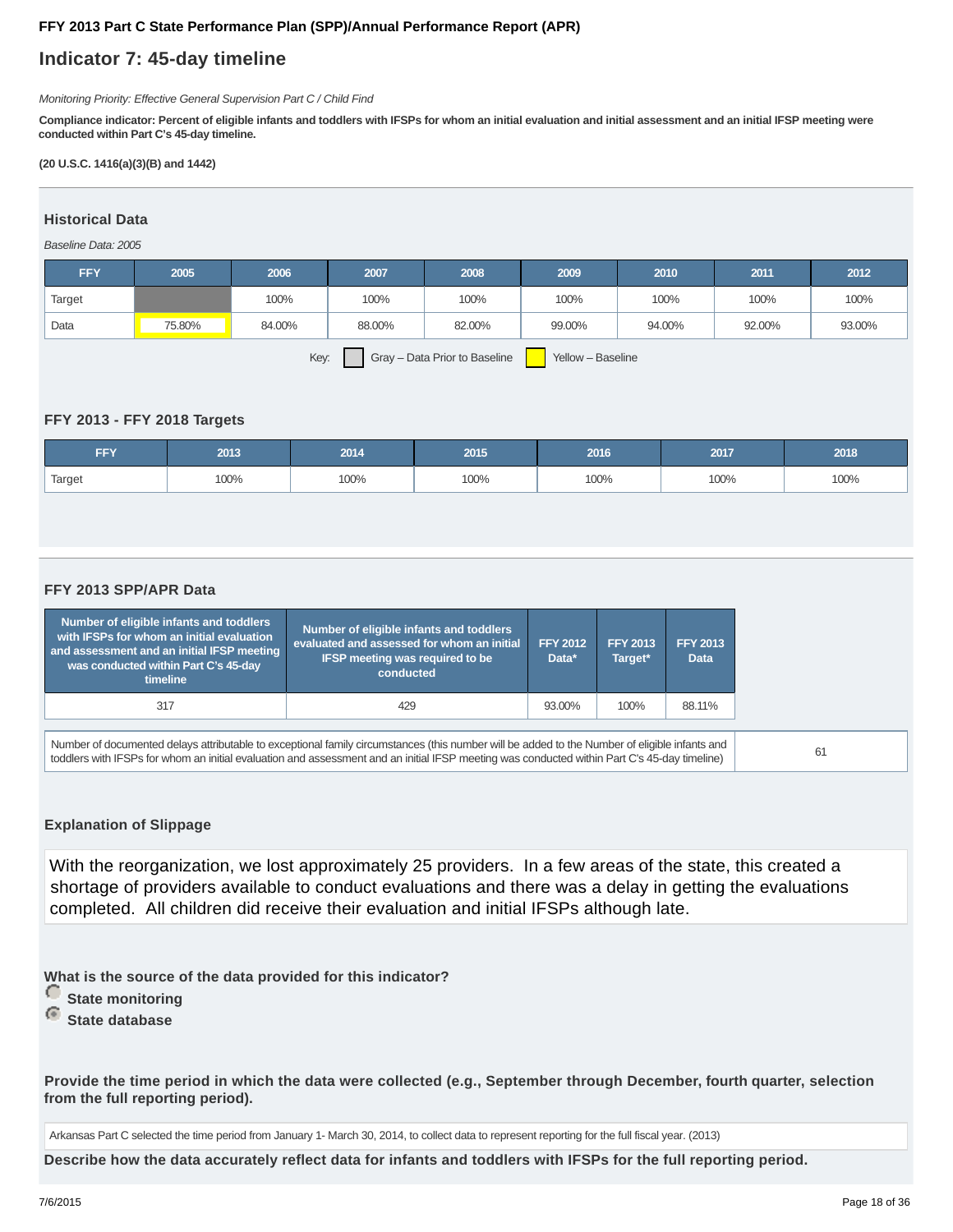Arkansas' Data Unit staff used information collected from the Comprehensive Data System to accurately report the percentage of infants and toddlers receiving evaluations, assessments and IFSP meetings within a timely manner. EIS providers use the CDS to report data on the infants and toddlers within their program. The state data system was designed to capture and display data that reflects the status of the infant and toddlers early intervention file. As a part of the childs file in CDS, the following items are included; start date of the IFSP and the first date of service as indicated on the childs IFSP. First Connection staff are given access to the EIS providers electronic file and allowed to work together to aid in resolving issues surrounding the children they serve. This data is collected from License Community Programs, Independent Service providers and state service coordinators Program data was pulled, for IFSP with dates starting January 1- March 30, 2014, and forwarded to each EIS provider for verification and returned .The Lead Agency carefully selected this time period in order to capture the same children as reported in Indicator 1. This time period was used to allow staff to examine if the children who received their services in a timely manner also had an evalution and assessment and IFSP developed in 45 days. Also, to ensure the accuracy of the data; sufficient time was needed for verification of the data. The Data Manager reviewed data that was reported for this time period to data for the full year (FFY2013) and determined that it is reflective of a full year of data.

**Actions required in FFY 2012 response table**

None

**Responses to actions required in FFY 2012 response table, not including correction of findings**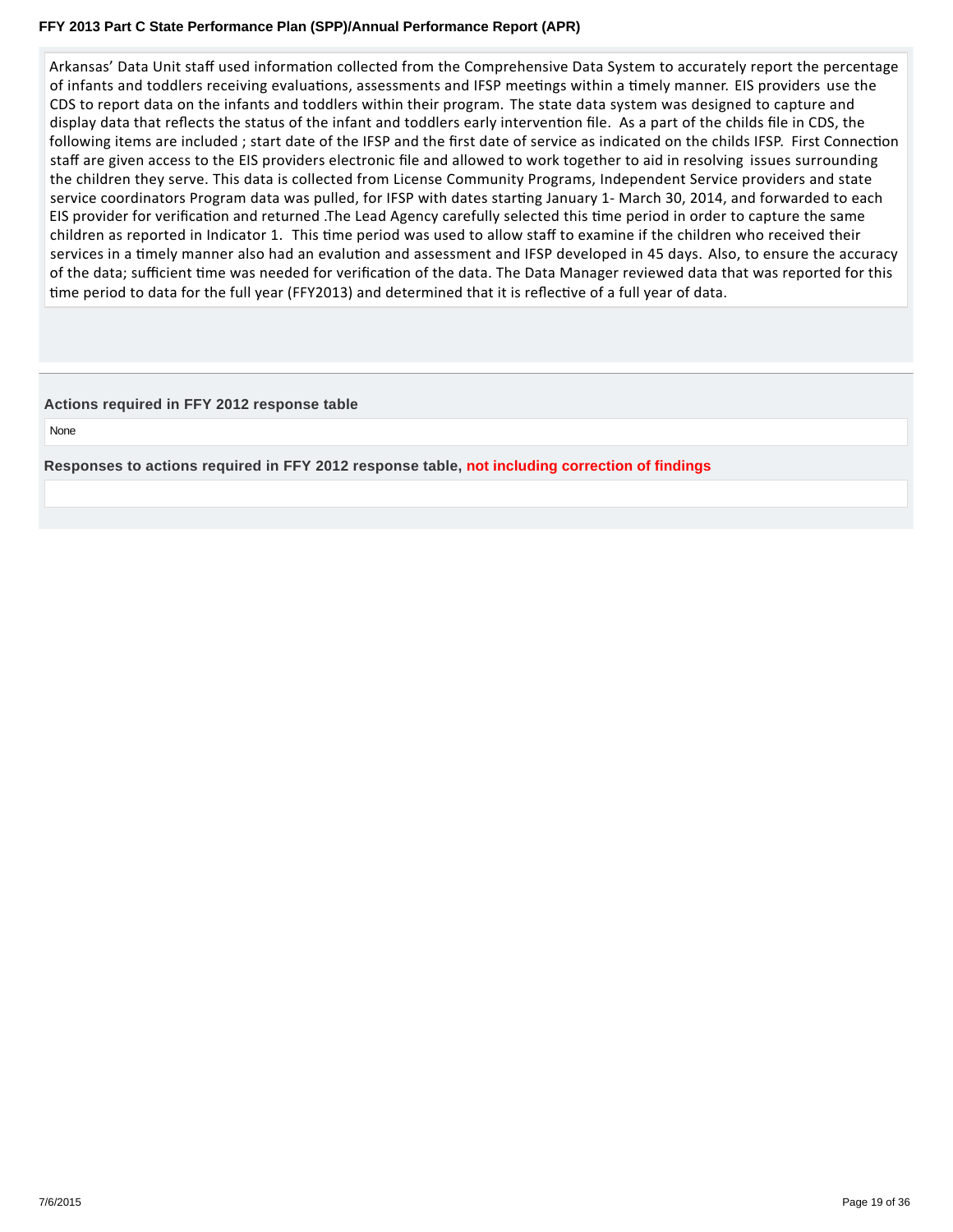#### <span id="page-19-0"></span>**Correction of Findings of Noncompliance Identified in FFY 2012**

| <b>Findings of Noncompliance Identified</b> | <b>Findings of Noncompliance Verified</b><br>as Corrected Within One Year | <b>Findings of Noncompliance</b><br><b>Subsequently Corrected</b> | Findings Not Yet Verified as Corrected |  |
|---------------------------------------------|---------------------------------------------------------------------------|-------------------------------------------------------------------|----------------------------------------|--|
|                                             |                                                                           |                                                                   |                                        |  |

#### **FFY 2012 Findings of Noncompliance Verified as Corrected**

Describe how the State verified that each LEA with noncompliance is correctly implementing the regulatory requirements

Following the identification of noncompliance, the EIS provider is issued a written finding and required to correct the noncompliance within 90 days . At a subsequent review, monitoring staff review a percentage of records to ensure that all infants and toddlers receive evaluations, assessments and IFSP meetings in a timely manner.

Arkansas monitoring staff also review a percentage of updated records from each provider to determine if providers are initiating services of subsequent infants and toddlers in the appropriate time. First Connection staff completed this process in accordance with the guidance provided in OSEP Memorandum 09-02, dated October 17, 2008 (OSEP Memo 09-02), the Lead Agency determined that each EIS provider for whom data formerly showed noncompliance has corrected the noncompliance and is correctly implementing the regulatory requirement for infants and toddlers receive evalutions, assessments and IFSP meetings within the required time frame.

Describe how the State verified that each LEA corrected each individual case of noncompliance

Part C monitoring staff examined individual child records of each infant or toddler for whom did not have an evaluation, assessment and IFSP meeting within 45 days. The review of records for FFY 2012 indicated that children who had not received evaluations ,assessments and timely IFSP meetings were indeed conducted, although late.

#### **OSEP Response**

The State provided targets for FFYs 2013 through 2018 for this indicator, and OSEP accepts those targets.

Because the State reported less than 100% compliance for FFY 2013, the State must report on the status of correction of noncompliance identified in FFY 2013 for this indicator. When reporting on the correction of noncompliance, the State must report, in its FFY 2014 APR, that it has verified that each EIS program or provider with noncompliance identified in FFY 2013 for this indicator: (1) is correctly implementing the specific regulatory requirements (i.e., achieved 100% compliance) based on a review of updated data such as data subsequently collected through on-site monitoring or a State data system; and (2) has corrected each individual case of noncompliance, unless the child is no longer within the jurisdiction of the EIS program or provider, consistent with OSEP Memo 09-02. In the FFY 2014 APR, the State must describe the specific actions that were taken to verify the correction.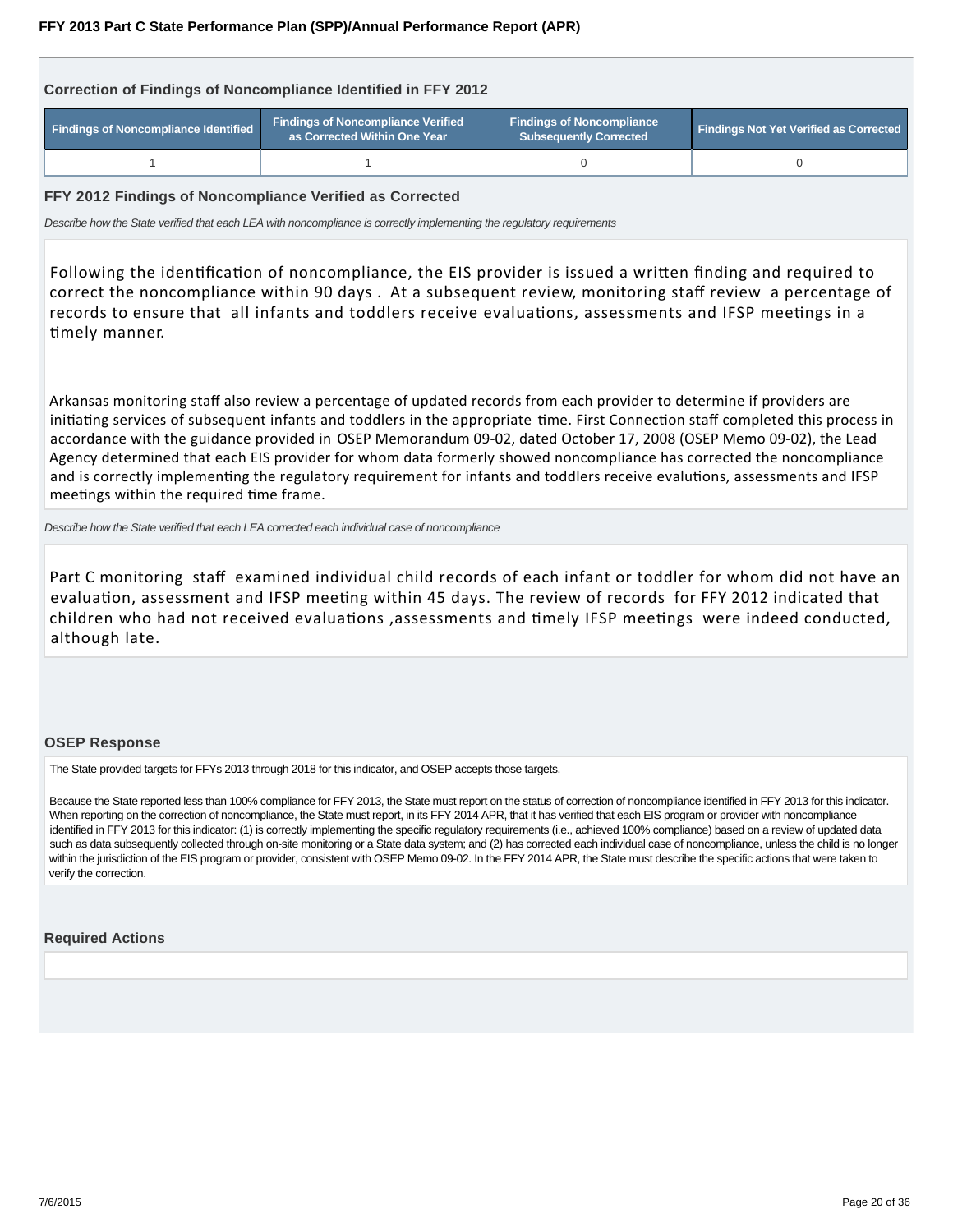## **Indicator 8A: Early Childhood Transition**

Monitoring Priority: Effective General Supervision Part C / Effective Transition

**Compliance indicator: The percentage of toddlers with disabilities exiting Part C with timely transition planning for whom the Lead Agency has:**

- **Developed an IFSP with transition steps and services at least 90 days, and at the discretion of all parties, not more than nine months, prior to the toddler's A. third birthday;**
- **Notified (consistent with any opt-out policy adopted by the State) the SEA and the LEA where the toddler resides at least 90 days prior to the toddler's third B. birthday for toddlers potentially eligible for Part B preschool services; and**
- C. Conducted the transition conference held with the approval of the family at least 90 days, and at the discretion of all parties, not more than nine months, **prior to the toddler's third birthday for toddlers potentially eligible for Part B preschool services.**

**(20 U.S.C. 1416(a)(3)(B) and 1442)**

#### **Historical Data**

Baseline Data: 2005

| <b>FFY</b> | 2005   | 2006   | 2007   | 2008                          | 2009              | 2010   | 2011   | 2012   |
|------------|--------|--------|--------|-------------------------------|-------------------|--------|--------|--------|
| Target     |        | 100%   | 100%   | 100%                          | 100%              | 100%   | 100%   | 100%   |
| Data       | 54.00% | 99.00% | 55.00% | 88.00%                        | 96.00%            | 91.00% | 90.00% | 96.00% |
|            |        | Key:   |        | Gray - Data Prior to Baseline | Yellow - Baseline |        |        |        |

#### **FFY 2013 - FFY 2018 Targets**

| <b>FFY</b> | 2013 | 2014 | 2015 | 2016 | 2017 | 2018 |
|------------|------|------|------|------|------|------|
| Target     | 100% | 100% | 100% | 100% | 100% | 100% |

#### **FFY 2013 SPP/APR Data**

#### **Explanation of Alternate Data**

**Data include only those toddlers with disabilities exiting Part C with timely transition planning for whom the Lead Agency has developed an IFSP with transition steps and services at least 90 days, and at the discretion of all parties, not more than nine months, prior to the toddler's third birthday.**



| Number of children exiting Part C who<br>have an IFSP with transition steps and<br>services | Number of toddlers with disabilities exiting<br><b>FFY 2012</b><br>Part C |        | <b>FFY 2013</b><br>Target* | <b>FFY 2013</b><br><b>Data</b> |
|---------------------------------------------------------------------------------------------|---------------------------------------------------------------------------|--------|----------------------------|--------------------------------|
| 378                                                                                         | 444                                                                       | 96.00% | 100%                       | 85.14%                         |

Number of documented delays attributable to exceptional family circumstances (this number will be added to the Number of children exiting Number of documented delays atmodiable to exceptional family circumstances (this number will be added to the Number of Children exting<br>Part C who have an IFSP with transition steps and services)

#### **Explanation of Slippage**

Some of our Providers still do not understand the requirements for transition. During visits and training, providers indicated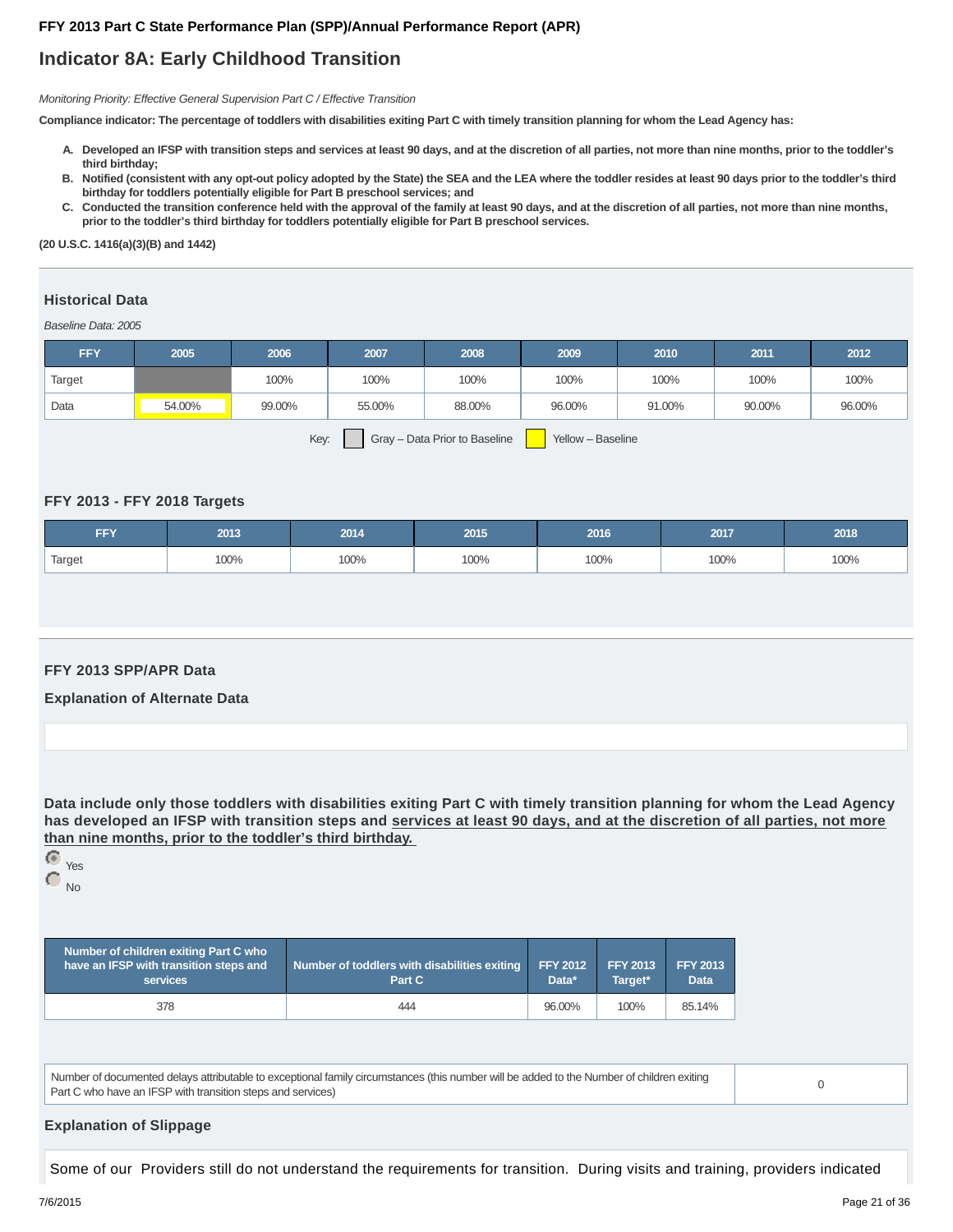that they are following steps but they are not entering them into the IFSP. However, the state continues to make efforts to bring this indicator to the 100 percent target through policy clarification, training and technical assistance with the current providers. The Lead Agency also collaborates with Arkansas Department of Education to fortify the transition process and help providers understand the process and the requirements.

The state uses the new Arkansas' transitions guide "When I'm Three Where Will I Be" that provides an extended summary of the transition process and procedures. We have developed information packets which outline procedures for late referrals and supports providers in individualizing transition plans. During the quarterly transition training class the instructor reviews federal requirements for transition, including transition steps, LEA notifications and timely transition conferences. This information is reinforced through Technical assistance visits and phone calls to offer strategies to help prepare children for new environments and learning experiences and to make the process meaningful and useful for their families.

The state analyzes the data to identify specific providers who are struggling with transition and develop strategies to provide that support. Data Unit staff provide on-site technical assistance with Providers and state service coordinators to ensure they understand how to collect and report transition data. Part C Quality Assurance staff and Professional Development staff also assist with on-site technical assistance with the Data staff to provide guidance around the transition and to help them problem solve difficulties in scheduling, inviting families and explaining the importance of planning for when children leave First Connections. Follow-up phone calls and emails offer further support.

**What is the source of the data provided for this indicator?**

State monitoring State database

**Provide the time period in which the data were collected (e.g., September through December, fourth quarter, selection from the full reporting period).**

Arkansas Part C selected the time period from July 1, 2013 – June 30, 2014 to collect data to represent reporting for the full fiscal year. (2013)

**Describe how the data accurately reflect data for infants and toddlers with IFSPs for the full reporting period.**

Data for indicator 8 was obtained from the Comprehensive Data System (CDS). Part C Data Unit staff uses the inquiry process to verify the information collected in the states data system. Data is gathered from all provider types. EIS providers use the CDS to report data on the infants and toddlers within their program. The system is also used to generate an electronic file for all First Connections infants and toddlers. Adminstrative staff developed the data system to capture and display data that reflects the status of the infant and toddlers file. Data Unit staff are given direct access to the EIS providers electronic record that allows agency staff to work in conjuction with the EIS provider to resolve data issues. The system includes, as a part of the childs file, steps and services listed on the IFSP.

#### **Actions required in FFY 2012 response table**

None

**Responses to actions required in FFY 2012 response table, not including correction of findings**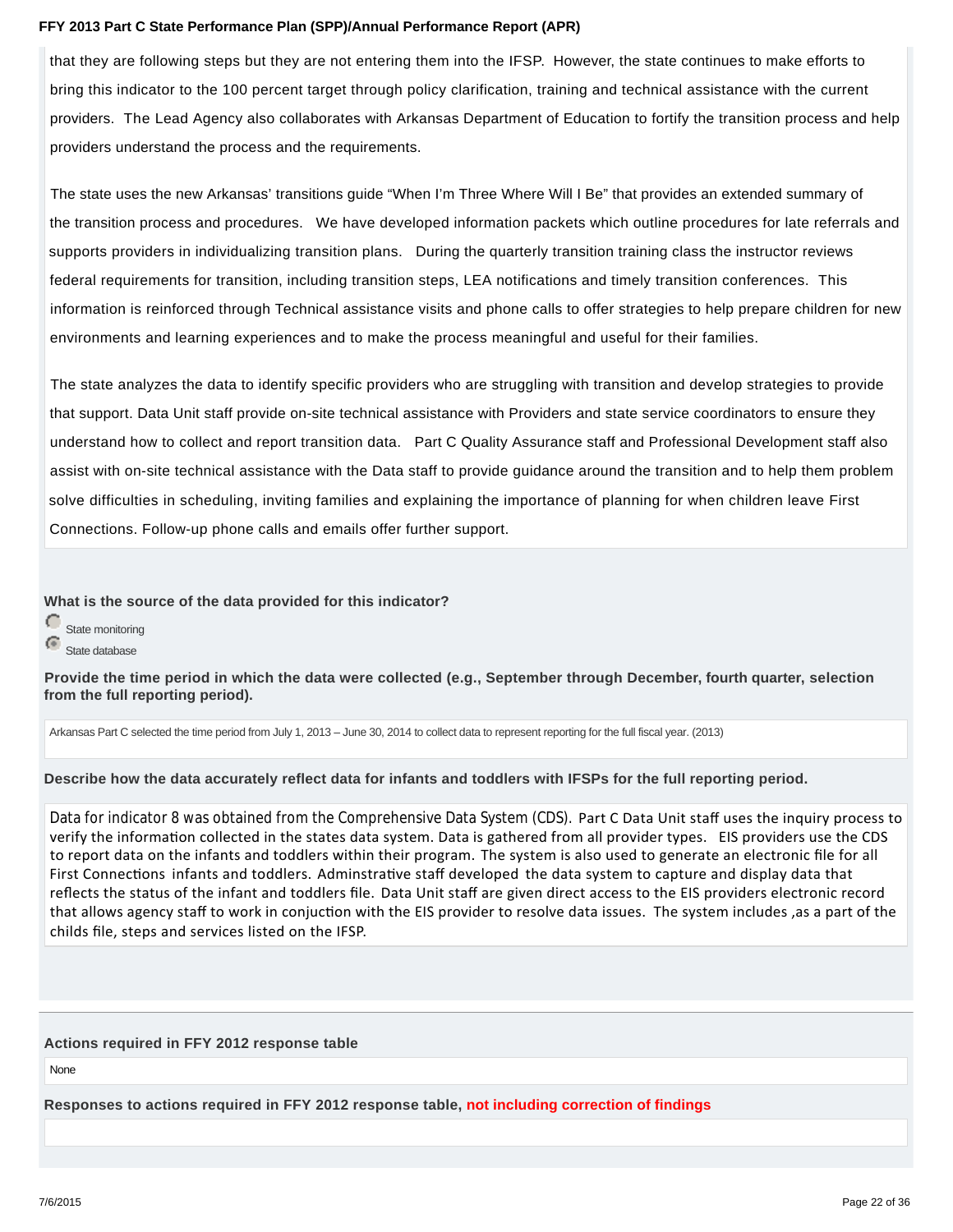#### <span id="page-22-0"></span>**Correction of Findings of Noncompliance Identified in FFY 2012**

| Findings of Noncompliance Identified | <b>Findings of Noncompliance Verified</b><br>as Corrected Within One Year | <b>Findings of Noncompliance</b><br><b>Subsequently Corrected</b> | <b>Findings Not Yet Verified as Corrected</b> |
|--------------------------------------|---------------------------------------------------------------------------|-------------------------------------------------------------------|-----------------------------------------------|
|                                      |                                                                           |                                                                   |                                               |

#### **FFY 2012 Findings of Noncompliance Verified as Corrected**

Describe how the State verified that each LEA with noncompliance is correctly implementing the regulatory requirements

First Connections Quality Assurance staff issued notification letters to EIS providers informing them of their non- compliance. The letter advised providers of their scores related to transition steps. Provider notification cited the federal regulations and informed them that they have to ensure that all children receive timely transition planning and that they must correct all noncompliance. Arkansas' procedures give the providers 90 days to correct identified noncompliance, however, correction must be made no later than one year from the date of notification to the early intervention provider.

Describe how the State verified that each LEA corrected each individual case of noncompliance

The Lead Agency's process of verifying correction of noncompliance, involved an analysis of files for toddlers who did not receive timely transition planning and were not in compliance with requirements to verify that the children received transition services (steps) although late, unless that child is no longer within the jurisdiction of the program. Administrative staff confirmed that all noncompliance was corrected within one year of notification.

#### **OSEP Response**

The State provided targets for FFYs 2013 through 2018 for this indicator, and OSEP accepts those targets.

Because the State reported less than 100% compliance for FFY 2013, the State must report on the status of correction of noncompliance identified in FFY 2013 for this indicator. When reporting on the correction of noncompliance, the State must report, in its FFY 2014 APR, that it has verified that each EIS program or provider with noncompliance identified in FFY 2013 for this indicator: (1) is correctly implementing the specific regulatory requirements (i.e., achieved 100% compliance) based on a review of updated data such as data subsequently collected through on-site monitoring or a State data system; and (2) has corrected each individual case of noncompliance, unless the child is no longer within the jurisdiction of the EIS program or provider, consistent with OSEP Memo 09-02. In the FFY 2014 APR, the State must describe the specific actions that were taken to verify the correction.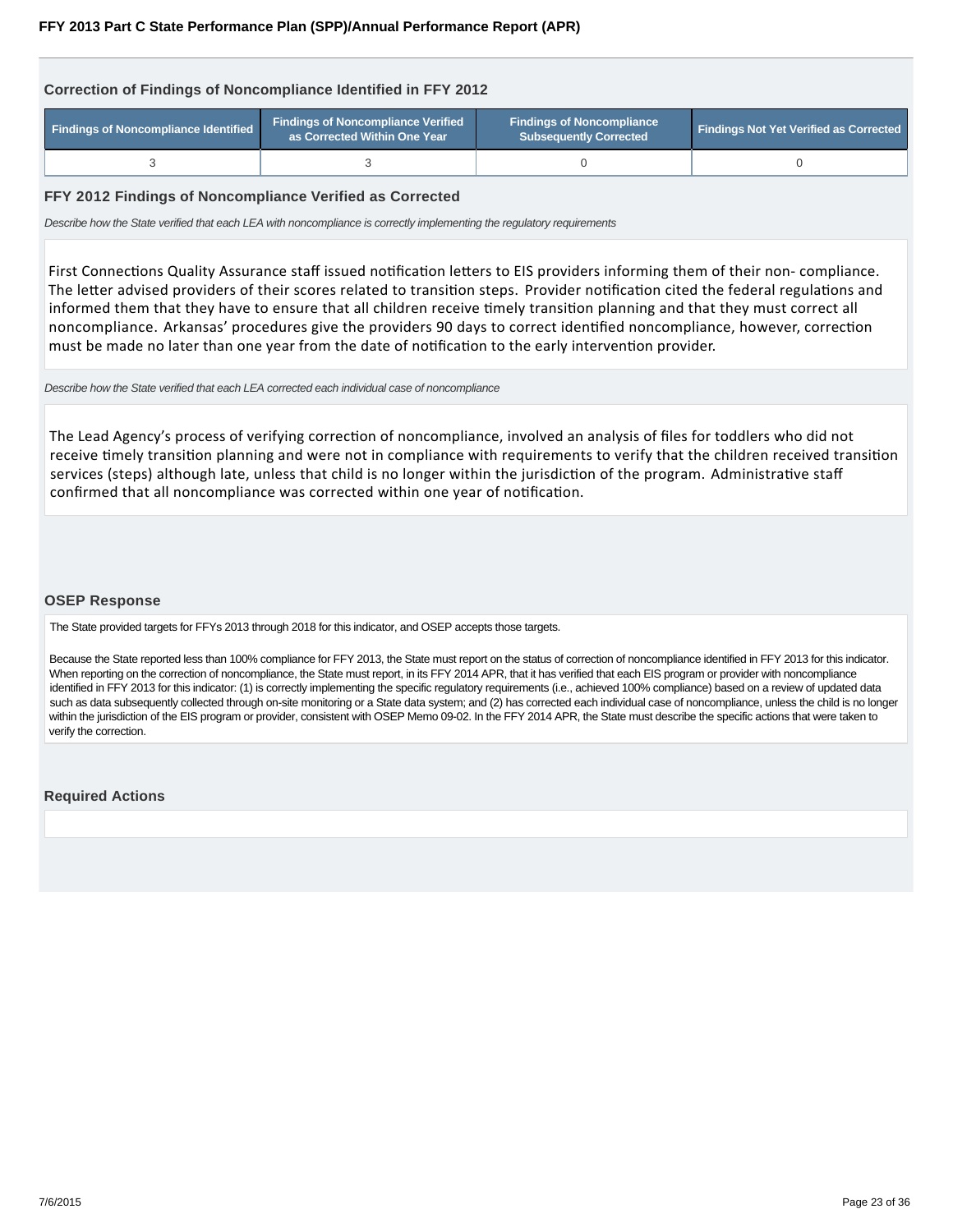## **Indicator 8B: Early Childhood Transition**

Monitoring Priority: Effective General Supervision Part C / Effective Transition

**Compliance indicator: The percentage of toddlers with disabilities exiting Part C with timely transition planning for whom the Lead Agency has:**

- **Developed an IFSP with transition steps and services at least 90 days, and at the discretion of all parties, not more than nine months, prior to the toddler's A. third birthday;**
- **Notified (consistent with any opt-out policy adopted by the State) the SEA and the LEA where the toddler resides at least 90 days prior to the toddler's third B. birthday for toddlers potentially eligible for Part B preschool services; and**
- C. Conducted the transition conference held with the approval of the family at least 90 days, and at the discretion of all parties, not more than nine months, **prior to the toddler's third birthday for toddlers potentially eligible for Part B preschool services.**

#### **(20 U.S.C. 1416(a)(3)(B) and 1442)**

#### **Historical Data**

Baseline Data: 2005

| <b>FFY</b>                                                 | 2005   | 2006   | 2007   | 2008   | 2009   | 2010   | 2011   | 2012   |
|------------------------------------------------------------|--------|--------|--------|--------|--------|--------|--------|--------|
| Target                                                     |        | 100%   | 100%   | 100%   | 100%   | 100%   | 100%   | 100%   |
| Data                                                       | 79.00% | 96.40% | 89.00% | 88.00% | 95.00% | 96.00% | 91.00% | 97.00% |
| Key:<br>Gray - Data Prior to Baseline<br>Yellow - Baseline |        |        |        |        |        |        |        |        |

**FFY 2013 - FFY 2018 Targets**

| FFY    | 2013 | 2014 | 2015 | 2016 | 2017 | 2018 |
|--------|------|------|------|------|------|------|
| Target | 100% | 100% | 100% | 100% | 100% | 100% |

#### **FFY 2013 SPP/APR Data**

#### **Data include notification to both the SEA and LEA**

| Yes |
|-----|
| ō   |

| Number of toddlers with disabilities exiting<br>Part C where notification to the SEA and<br>LEA occurred at least 90 days prior to their<br>third birthday for toddlers potentially<br>eligible for Part B preschool services | Number of toddlers with disabilities exiting<br>Part C who were potentially eligible for Part<br>в | <b>FFY 2012</b><br>Data* | <b>FFY 2013</b><br>Target* | <b>FFY 201</b><br><b>Data</b> |
|-------------------------------------------------------------------------------------------------------------------------------------------------------------------------------------------------------------------------------|----------------------------------------------------------------------------------------------------|--------------------------|----------------------------|-------------------------------|
| 389                                                                                                                                                                                                                           | 444                                                                                                | 97.00%                   | 100%                       | 87.61%                        |

Number of parents who opted out (this number will be subtracted from the number of toddlers with disabilities exiting Part C who were potentially eligible for Part B when calculating the FFY 2013 Data) of the number of toddiers with disabilities exiting r and c who were the computation of the District of the District of the District of the District of th

**FFY 2013 Data**

#### **Explanation of Slippage**

 The state continues to make efforts to bring this indicator to the 100 percent target through policy clarification, training and technical assistance. The Lead Agency also collaborates with Arkansas Department of Education to fortify the transition process and help providers understand the process and the requirements.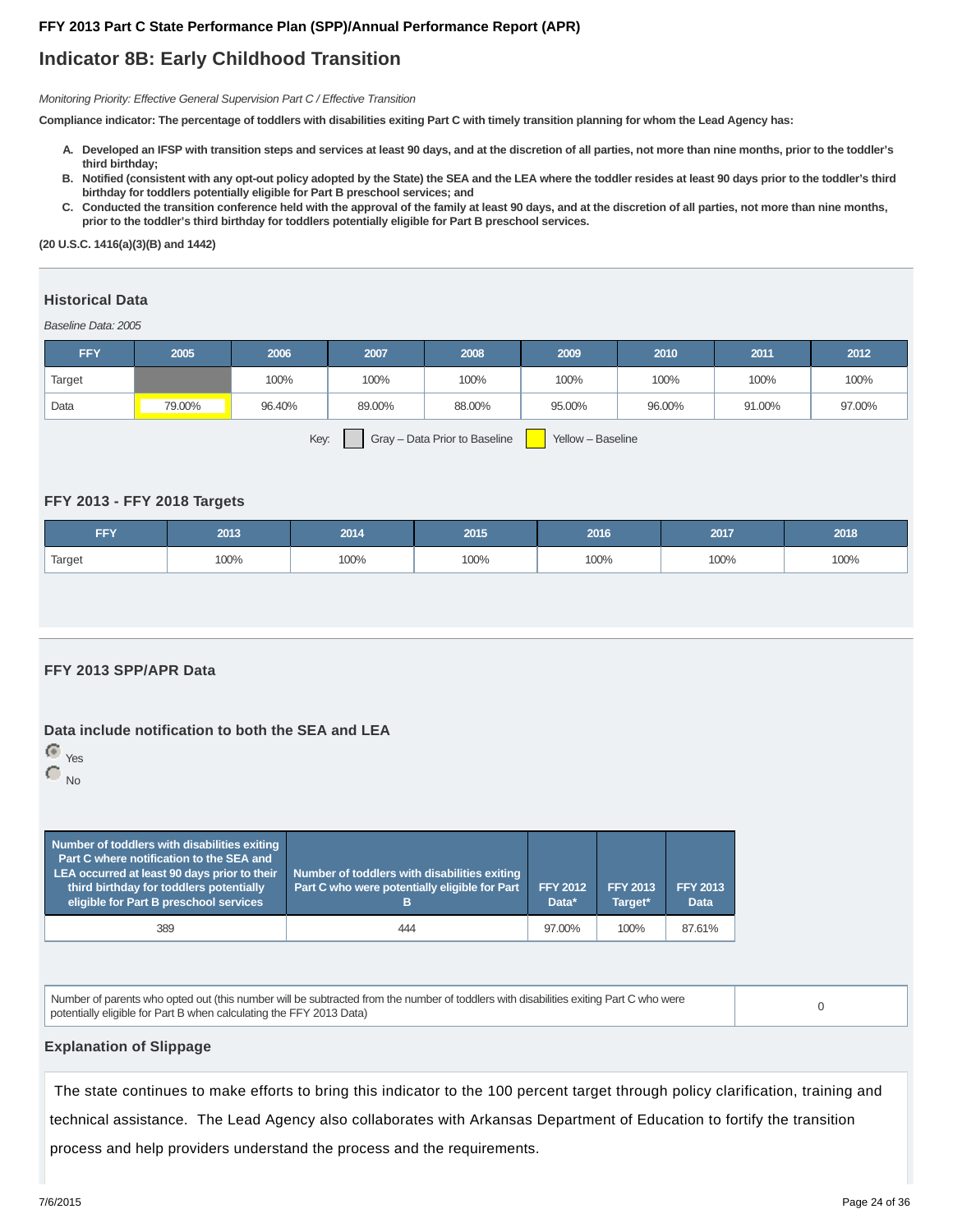The data for this indicator includes both the SEA and LEA notification. Notification to the SEA occurred in 100% of the toddlers exiting Part C, however when we include the data for LEA notification, we did not meet the target for the indicator. Since local programs are having difficulty making the notification, the state plans to change procedures so that the LEA notification comes from the state Part C office.

The state uses the new Arkansas' transitions guide "When I'm Three Where Will I Be" that provides an extended summary of the transition process and procedures. We have developed information packets which outline procedures for late referrals and supports providers in individualizing transition plans. Information about notification to the local education agency is included in required training events. During the quarterly transition training class the instructor reviews federal requirements for transition, including transition steps, LEA notifications and timely transition conferences. This information is reinforced through Technical assistance visits and phone calls to offer strategies to help prepare children for new environments and learning experiences and to make the process meaningful and useful for their families.

The state analyzes the data to identify specific providers who are struggling with transition and develop strategies to provide that support. Data Unit staff provide on-site technical assistance with Providers and state service coordinators to ensure they understand how to collect and report transition data. Part C Quality Assurance staff and Professional Development staff also assist with on-site technical assistance with the Data staff to provide guidance around the transition and to help them problem solve difficulties in scheduling, inviting families and explaining the importance of planning for when children leave First Connections. Follow-up phone calls and emails offer further support.

#### **Describe the method used to collect these data**

The state used the State Data System to collect this data. Part C selected the time period from July 1, 2013 to June 30, 2014 to reflect reporting for the full fiscal year. (2013)

**Do you have a written opt-out policy? No**

**Actions required in FFY 2012 response table**

None

**Responses to actions required in FFY 2012 response table, not including correction of findings**

**Correction of Findings of Noncompliance Identified in FFY 2012**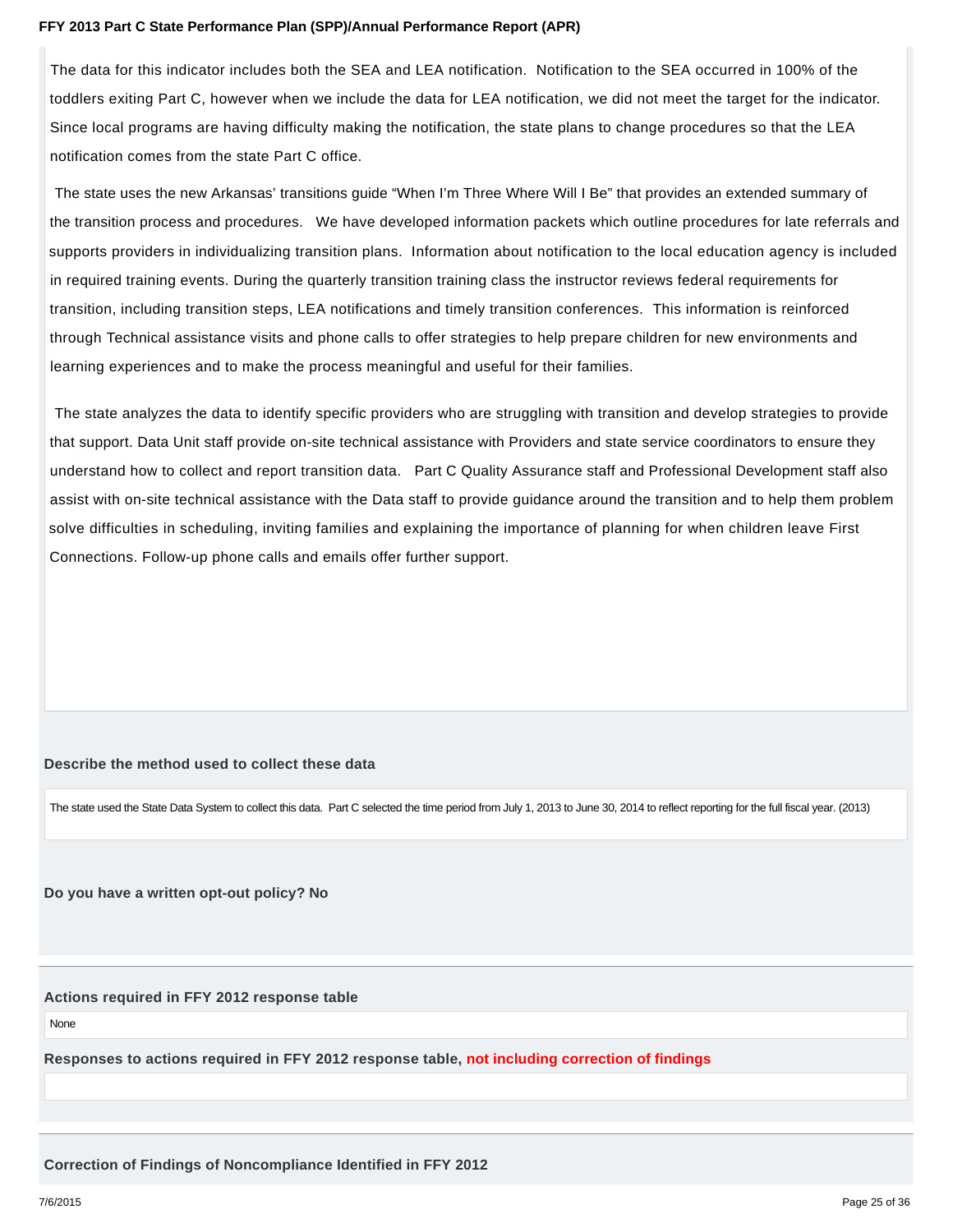<span id="page-25-0"></span>

| Findings of Noncompliance Identified | <b>Findings of Noncompliance Verified</b><br>as Corrected Within One Year | <b>Findings of Noncompliance</b><br><b>Subsequently Corrected</b> | <b>Findings Not Yet Verified as Corrected</b> |
|--------------------------------------|---------------------------------------------------------------------------|-------------------------------------------------------------------|-----------------------------------------------|
|                                      |                                                                           |                                                                   |                                               |

#### **FFY 2012 Findings of Noncompliance Verified as Corrected**

Describe how the State verified that each LEA with noncompliance is correctly implementing the regulatory requirements

Arkansas' Quality Assurance staff issued letters of notification to early intervention providers notifying them of their noncompliance. The letter informed providers of their scores related to SEA/LEA notifications. Provider notification cited the federal regulations and instruted them that they have to ensure that all children receive timely transition planning and that they must correct all noncompliance. Arkansas' procedures give the providers 90 days to correct identified noncompliance, however, correction must be made no later than one year from the date of notification to the early intervention provider.

#### Describe how the State verified that each LEA corrected each individual case of noncompliance

First Connections process of verifying correction of noncompliance, involved an analysis of files for toddlers who did not receive timely transition planning and were not in compliance with requirements to verify that the children received transition services ( SEA/LEA notification ) although late, unless that child is no longer within the jurisdiction of the program. Administrative staff confirmed that all noncompliance was corrected within one year of notification.

#### **OSEP Response**

The State provided targets for FFYs 2013 through 2018 for this indicator, and OSEP accepts those targets.

Because the State reported less than 100% compliance for FFY 2013, the State must report on the status of correction of noncompliance identified in FFY 2013 for this indicator. When reporting on the correction of noncompliance, the State must report, in its FFY 2014 APR, that it has verified that each EIS program or provider with noncompliance identified in FFY 2013 for this indicator: (1) is correctly implementing the specific regulatory requirements (i.e., achieved 100% compliance) based on a review of updated data such as data subsequently collected through on-site monitoring or a State data system; and (2) has corrected each individual case of noncompliance, unless the child is no longer within the jurisdiction of the EIS program or provider, consistent with OSEP Memo 09-02. In the FFY 2014 APR, the State must describe the specific actions that were taken to verify the correction.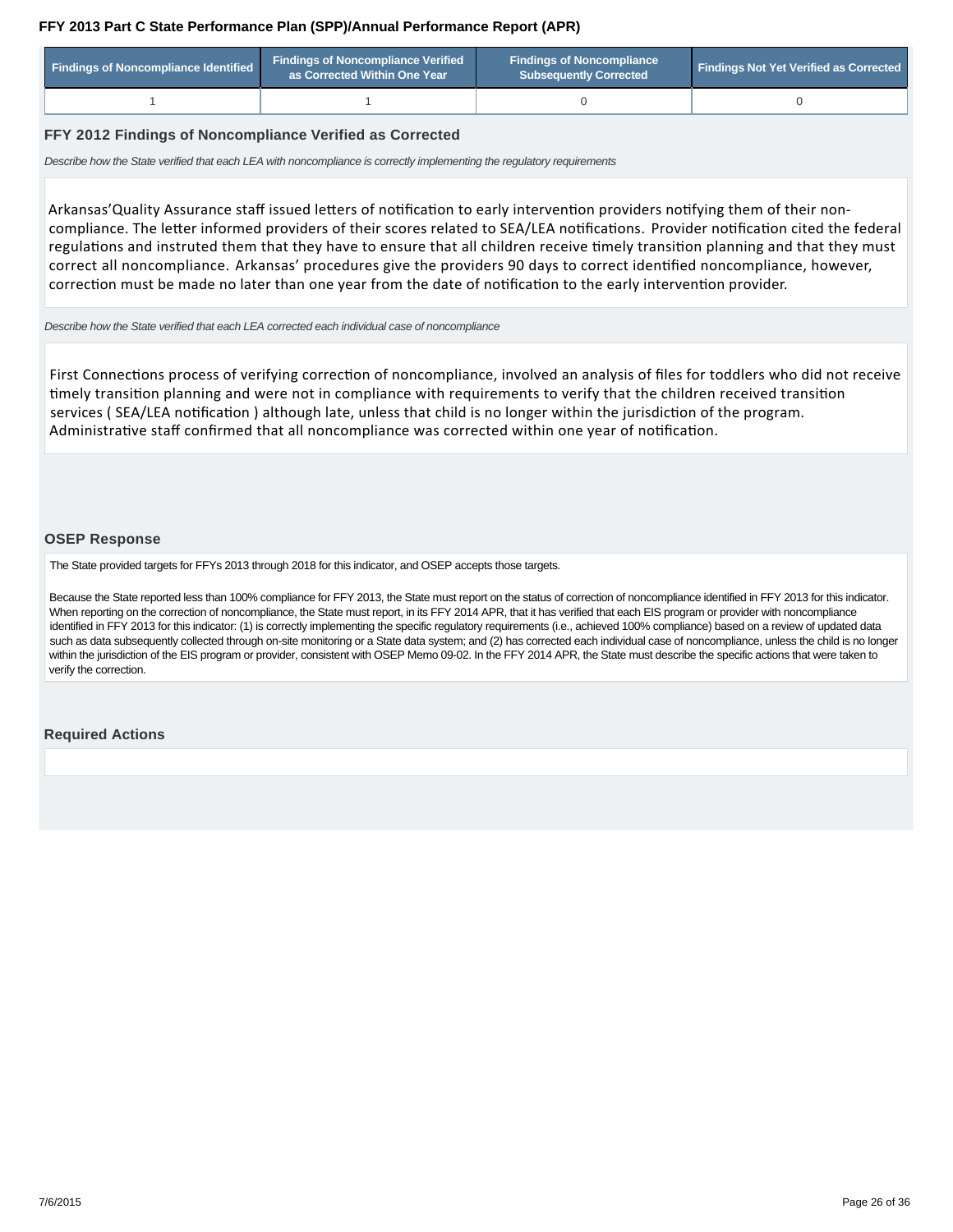## **Indicator 8C: Early Childhood Transition**

Monitoring Priority: Effective General Supervision Part C / Effective Transition

**Compliance indicator: The percentage of toddlers with disabilities exiting Part C with timely transition planning for whom the Lead Agency has:**

- **Developed an IFSP with transition steps and services at least 90 days, and at the discretion of all parties, not more than nine months, prior to the toddler's A. third birthday;**
- **Notified (consistent with any opt-out policy adopted by the State) the SEA and the LEA where the toddler resides at least 90 days prior to the toddler's third B. birthday for toddlers potentially eligible for Part B preschool services; and**
- C. Conducted the transition conference held with the approval of the family at least 90 days, and at the discretion of all parties, not more than nine months, **prior to the toddler's third birthday for toddlers potentially eligible for Part B preschool services.**

**(20 U.S.C. 1416(a)(3)(B) and 1442)**

#### **Historical Data**

Baseline Data: 2005

| <b>FFY</b>                                                 | 2005   | 2006   | 2007   | 2008   | 2009   | 2010   | 2011   | 2012   |
|------------------------------------------------------------|--------|--------|--------|--------|--------|--------|--------|--------|
| Target                                                     |        | 100%   | 100%   | 100%   | 100%   | 100%   | 100%   | 100%   |
| Data                                                       | 87.00% | 44.00% | 55.00% | 57.00% | 86.00% | 87.00% | 76.00% | 87.00% |
| Key:<br>Gray - Data Prior to Baseline<br>Yellow - Baseline |        |        |        |        |        |        |        |        |

| <b>FFY 2013 - FFY 2018 Targets</b> |  |  |  |
|------------------------------------|--|--|--|
|------------------------------------|--|--|--|

| FFY    | 2013 | 2014 | 2015 | 2016 | 2017 | 2018 |
|--------|------|------|------|------|------|------|
| Target | 100% | 100% | 100% | 100% | 100% | 100% |

#### **FFY 2013 SPP/APR Data**

**Data reflect only those toddlers for whom the Lead Agency has conducted the transition conference held with the approval of the family at least 90 days, and at the discretion of all parties, not more than nine months, prior to the toddler's third birthday for toddlers potentially eligible for Part B preschool services**



| Number of toddlers with disabilities exiting<br>Part C where the transition conference<br>occurred at least 90 days, and at the<br>discretion of all parties at least nine<br>months prior to the toddler's third<br>birthday for toddlers potentially eligible for<br>Part B | Number of toddlers with disabilities exiting<br>Part C who were potentially eligible for Part<br>в | <b>FFY 2012</b><br>Data* | <b>FFY 2013</b><br>Target* | <b>FFY 2013</b><br><b>Data</b> |
|-------------------------------------------------------------------------------------------------------------------------------------------------------------------------------------------------------------------------------------------------------------------------------|----------------------------------------------------------------------------------------------------|--------------------------|----------------------------|--------------------------------|
| 317                                                                                                                                                                                                                                                                           | 444                                                                                                | 87.00%                   | 100%                       | 86.28%                         |

| Number of toddlers for whom the parent did not provide approval for the transition conference (this number will be subtracted from the number<br>of toddlers with disabilities exiting Part C who were potentially eligible for Part B when calculating the FFY 2013 Data)                                                                                                        | 14 |
|-----------------------------------------------------------------------------------------------------------------------------------------------------------------------------------------------------------------------------------------------------------------------------------------------------------------------------------------------------------------------------------|----|
| Number of documented delays attributable to exceptional family circumstances (this number will be added to the Number of toddlers with<br>disabilities exiting Part C where the transition conference occurred at least 90 days, and at the discretion of all parties at least nine months<br>prior to the toddler's third birthday for toddlers potentially eligible for Part B) | 54 |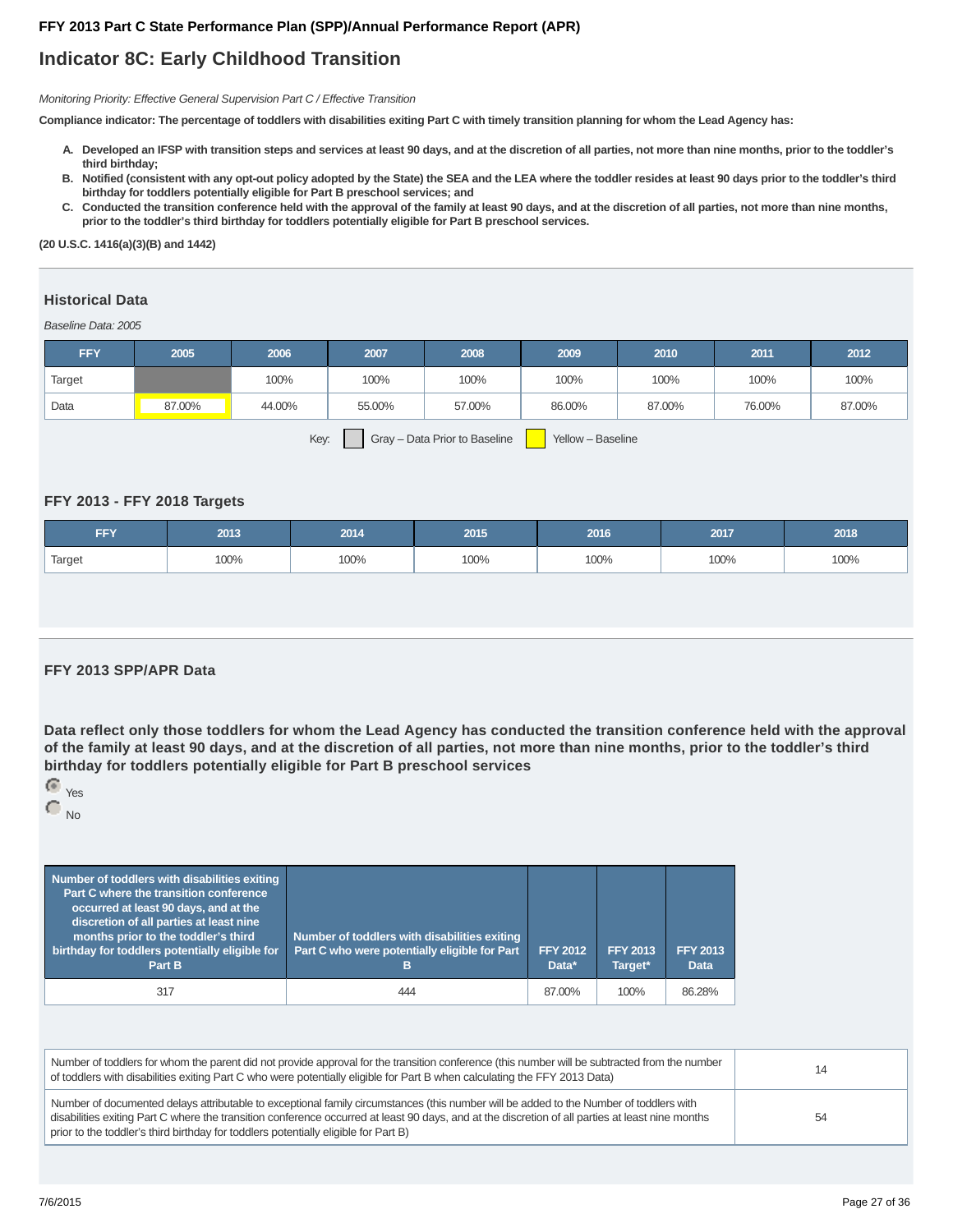**What is the source of the data provided for this indicator?**

- State monitoring
- State database that includes data for the entire reporting year

**Provide the time period in which the data were collected (e.g., September through December, fourth quarter, selection from the full reporting period).**

Part C selected the time period from July 1, 2013 to June 30, 2014 to reflect reporting for the full fiscal year. (2013)

**Describe how the data accurately reflect data for infants and toddlers with IFSPs for the full reporting period.**

Arkansas First Connections collected data for indicator 8 from the Comprehensive Data System (CDS). The Data Unit staff used the inquiry process to verify the information gathered in the states data base. APR data was collected from all provider types. EIS providers uses the states system to report data on the infants and toddlers within their program that they serve. The Comprehensive Data System was designed to capture and display data that reflects the status of the infant and toddlers early intervention file. Data Unit staff are given direct access to the EIS providers electronic record that allows agency staff to work closely with the EIS provider to assist in providing guidance and clarification regarding data issues. The system includes, as a part of the childs file, the date of the childs transition conference as required in Part C of IDEA.

#### **Actions required in FFY 2012 response table**

None

**Responses to actions required in FFY 2012 response table, not including correction of findings**

#### **Correction of Findings of Noncompliance Identified in FFY 2012**

| Findings of Noncompliance Identified | <b>Findings of Noncompliance Verified</b><br>as Corrected Within One Year | <b>Findings of Noncompliance</b><br>Subsequently Corrected | <b>Findings Not Yet Verified as Corrected</b> |  |
|--------------------------------------|---------------------------------------------------------------------------|------------------------------------------------------------|-----------------------------------------------|--|
|                                      |                                                                           |                                                            |                                               |  |

#### **FFY 2012 Findings of Noncompliance Verified as Corrected**

Describe how the State verified that each LEA with noncompliance is correctly implementing the regulatory requirements

Quality Assurance staff sent notification letters to each early intervention service providers informing them of their noncompliance. The letter advised providers of their status as it related to timely transition conferences. Provider notification cited the federal regulations and informed them that they have to ensure that all children receive timely transition planning and that they must correct all noncompliance. Arkansas' procedures give the providers 90 days to correct identified noncompliance, however, correction must be made no later than one year from the date of notification to the early intervention provider

Describe how the State verified that each LEA corrected each individual case of noncompliance

Arkansas Part C process of verifying correction of noncompliance, involved an examination of files for toddlers who did not receive timely transition planning and were not in compliance with requirements to verify that the children received transition services ( transition conference) although late, unless that child is no longer within the jurisdiction of the program. Administrative staff confirmed that all noncompliance was corrected within one year of notification.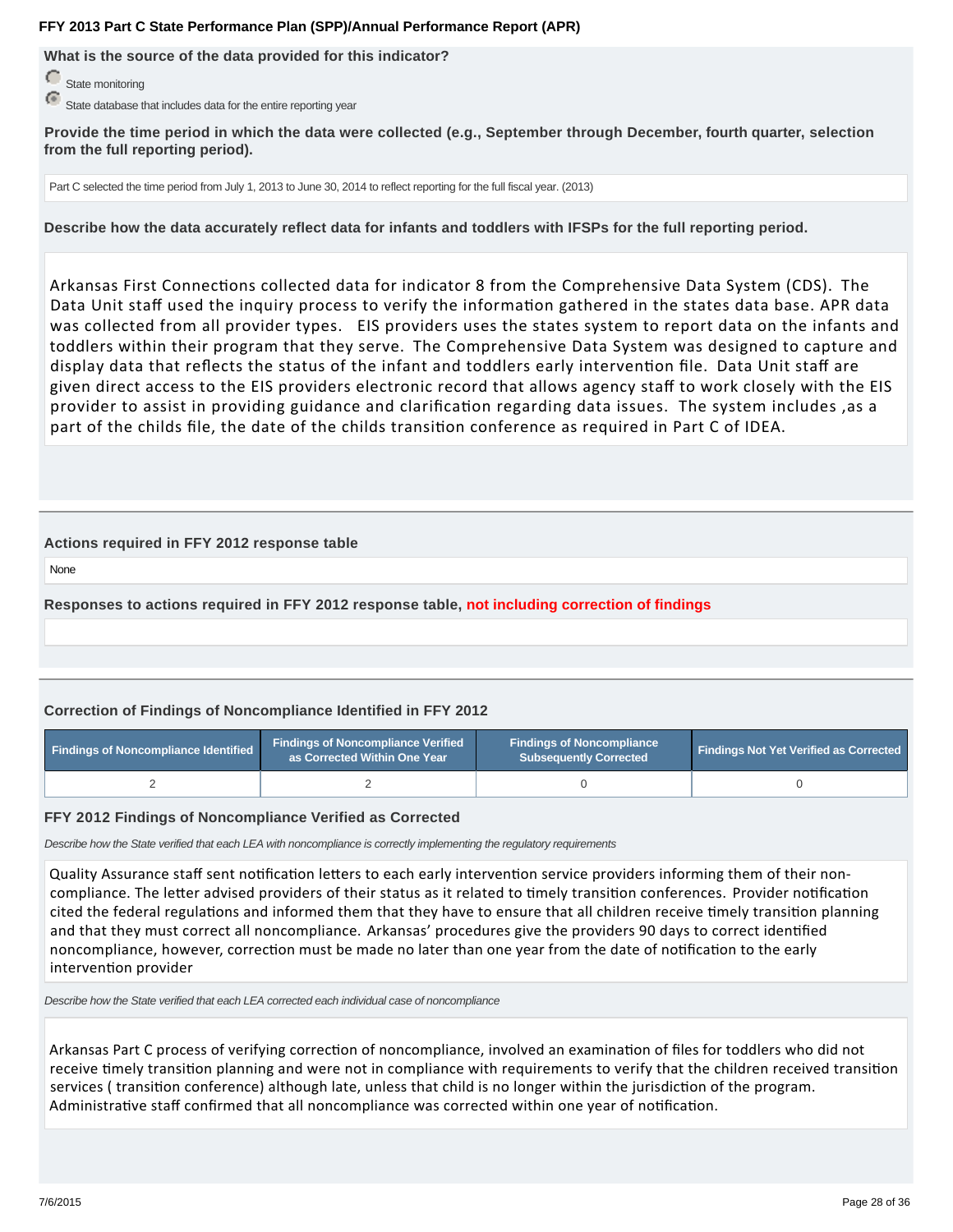#### <span id="page-28-0"></span>**OSEP Response**

The State provided targets for FFYs 2013 through 2018 for this indicator, and OSEP accepts those targets.

Because the State reported less than 100% compliance for FFY 2013, the State must report on the status of correction of noncompliance identified in FFY 2013 for this indicator. When reporting on the correction of noncompliance, the State must report, in its FFY 2014 APR, that it has verified that each EIS program or provider with noncompliance identified in FFY 2013 for this indicator: (1) is correctly implementing the specific regulatory requirements (i.e., achieved 100% compliance) based on a review of updated data such as data subsequently collected through on-site monitoring or a State data system; and (2) has corrected each individual case of noncompliance, unless the child is no longer within the jurisdiction of the EIS program or provider, consistent with OSEP Memo 09-02. In the FFY 2014 APR, the State must describe the specific actions that were taken to verify the correction.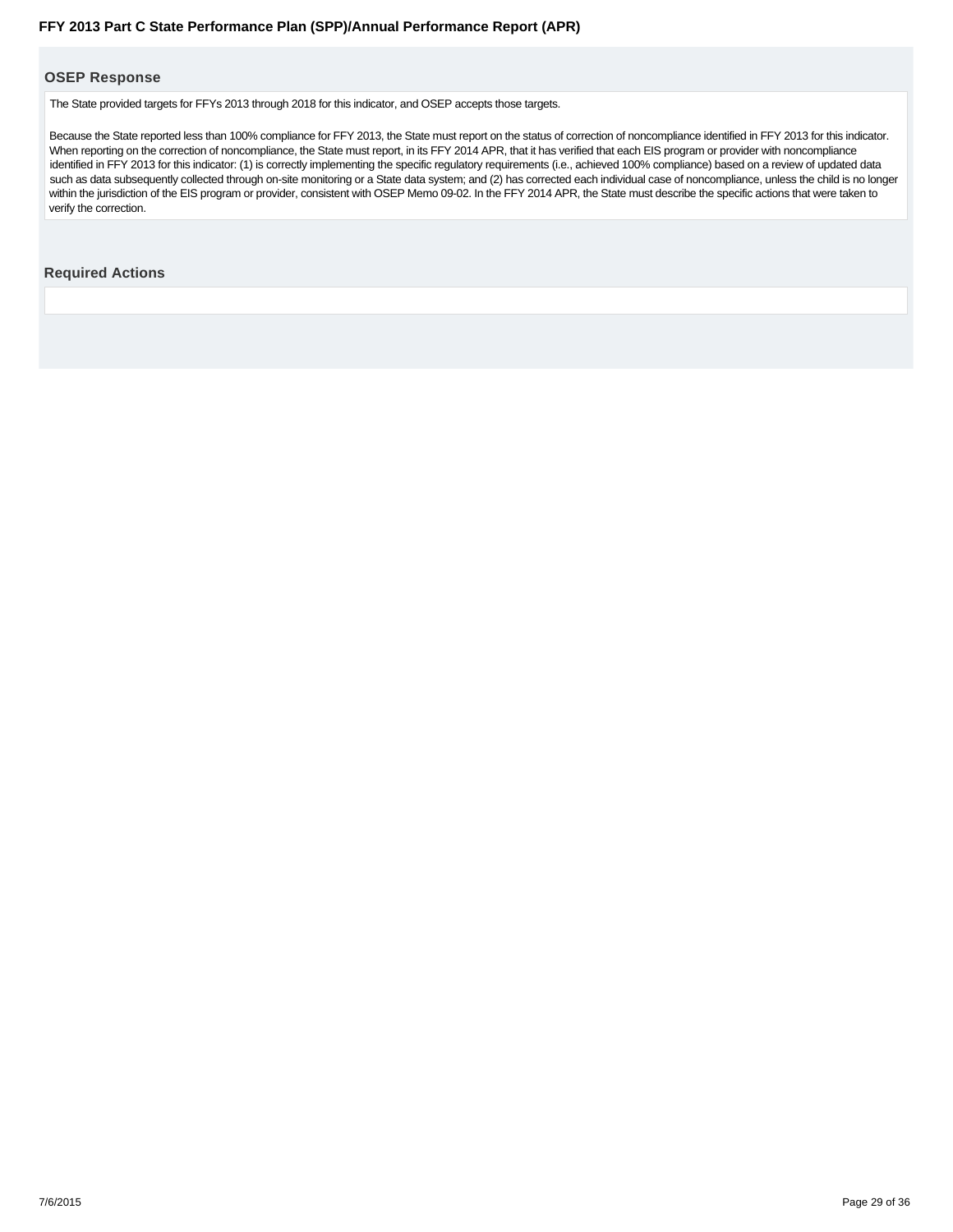## **Indicator 9: Resolution Sessions**

Monitoring Priority: Effective General Supervision Part C / General Supervision

**Results indicator: Percent of hearing requests that went to resolution sessions that were resolved through resolution session settlement agreements (applicable if Part B due process procedures are adopted).**

#### **(20 U.S.C. 1416(a)(3)(B) and 1442)**

### **Historical Data**

#### Baseline Data:

| <b>FFY</b>                                                 | 2005 | 2006 | 2007 | 2008 | 2009 | 2010 | 2011 | 2012 |
|------------------------------------------------------------|------|------|------|------|------|------|------|------|
| Target $\geq$                                              |      |      |      |      |      |      |      |      |
| Data                                                       |      |      |      |      |      |      |      |      |
| Gray - Data Prior to Baseline<br>Yellow - Baseline<br>Key: |      |      |      |      |      |      |      |      |

#### **FFY 2013 - FFY 2018 Targets**

| <b>FFY</b>    | 2013 | 2014 | 2015 | 2016 | 2017 | 2018 |
|---------------|------|------|------|------|------|------|
| Target $\geq$ |      |      |      |      |      |      |

#### **Targets: Description of Stakeholder Input**

#### **Prepopulated Data**

| <b>Source</b>                                                                               | <b>Date</b> | <b>Description</b>                                                       | <b>Data</b> | <b>Overwrite Data</b> |
|---------------------------------------------------------------------------------------------|-------------|--------------------------------------------------------------------------|-------------|-----------------------|
| <b>EMAPS IDEA Part B Dispute</b><br>Resolution Survey; Section C:<br>Due Process Complaints | 11/5/2014   | 3.1 Number of resolution sessions                                        | n           | null                  |
| <b>EMAPS IDEA Part B Dispute</b><br>Resolution Survey; Section C:<br>Due Process Complaints | 11/5/2014   | 3.1(a) Number resolution sessions resolved through settlement agreements |             | null                  |

#### **FFY 2013 SPP/APR Data**

| 3.1 Number of resolution sessions | 3.1(a) Number resolution sessions<br>resolved through settlement<br>agreements | <b>FFY 2012</b><br>Data* | FFY 2013 Target* | <b>FFY 2013</b><br><b>Data</b> |
|-----------------------------------|--------------------------------------------------------------------------------|--------------------------|------------------|--------------------------------|
|                                   |                                                                                |                          |                  |                                |

#### **Actions required in FFY 2012 response table**

None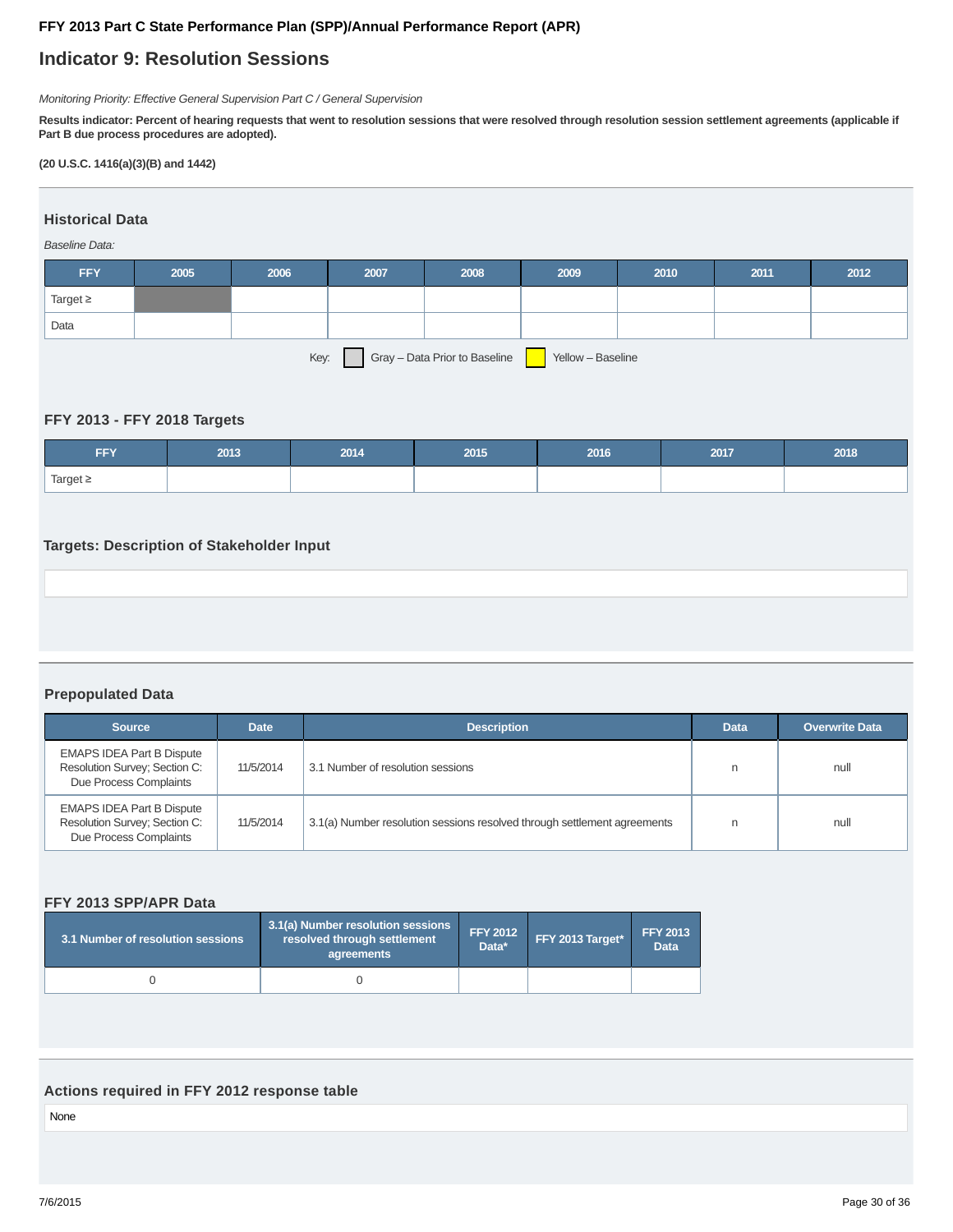<span id="page-30-0"></span>**Responses to actions required in FFY 2012 response table**

#### **OSEP Response**

This Indicator is not applicable for the State.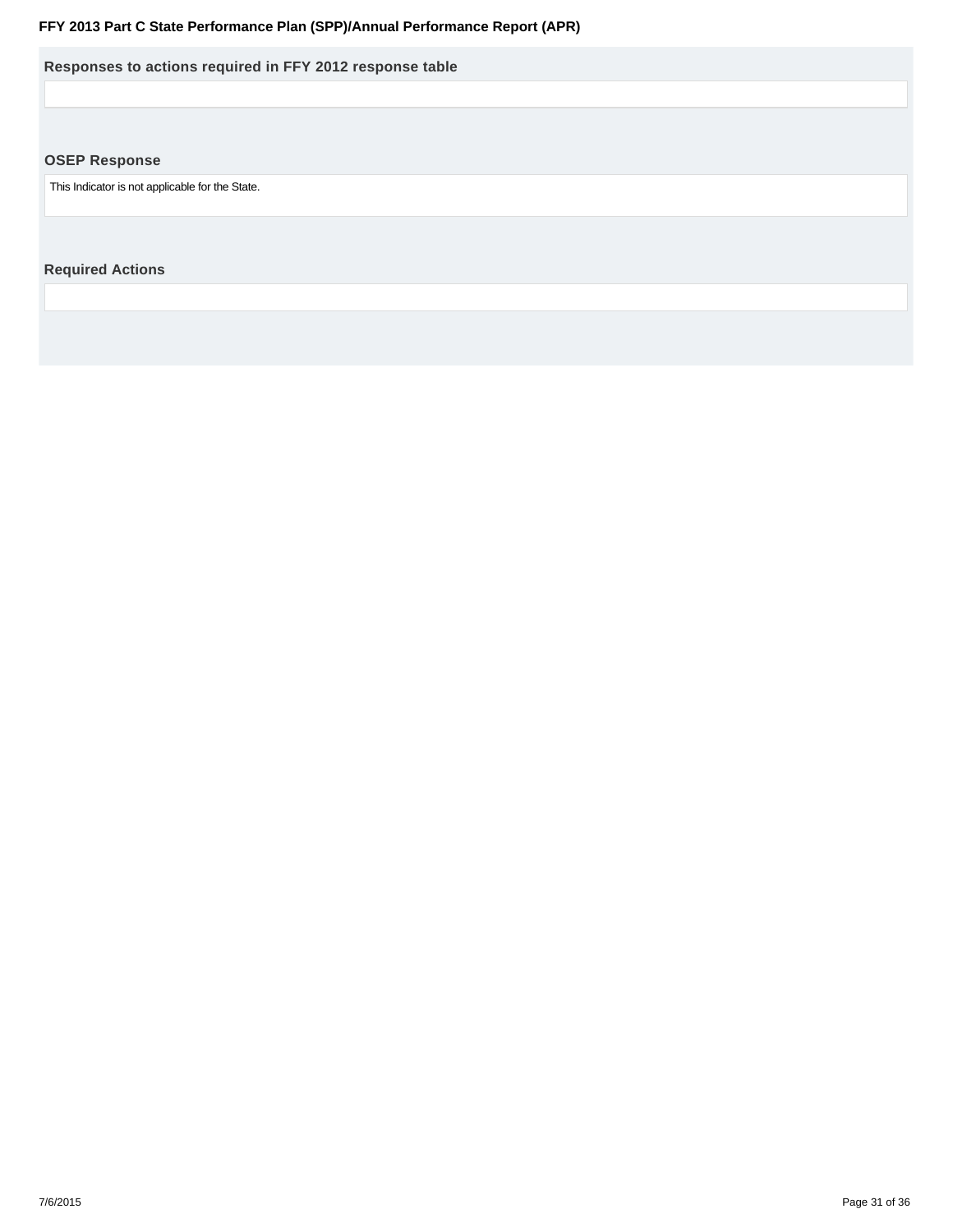## **Indicator 10: Mediation**

Monitoring Priority: Effective General Supervision Part C / General Supervision

**Results indicator: Percent of mediations held that resulted in mediation agreements.**

**(20 U.S.C. 1416(a)(3)(B) and 1442)**

| <b>Historical Data</b>                                     |      |      |      |      |      |      |      |      |
|------------------------------------------------------------|------|------|------|------|------|------|------|------|
| Baseline Data: 2005                                        |      |      |      |      |      |      |      |      |
| <b>FFY</b>                                                 | 2005 | 2006 | 2007 | 2008 | 2009 | 2010 | 2011 | 2012 |
| Target $\geq$                                              |      |      | 100% |      |      |      |      |      |
| Data                                                       |      |      |      |      |      |      | 100% |      |
| Gray - Data Prior to Baseline<br>Yellow - Baseline<br>Key: |      |      |      |      |      |      |      |      |

#### **FFY 2013 - FFY 2018 Targets**

| <b>crv</b>    | 2013 | 2014 | 2015 | 2016 | 2017 | 2018 |
|---------------|------|------|------|------|------|------|
| Target $\geq$ | 100% | 100% | 100% | 100% | 100% | 100% |

### **Targets: Description of Stakeholder Input**

**Prepopulated Data**

| <b>Source</b>                                                                                  | <b>Date</b> | <b>Description</b>                                                  | <b>Data</b> | <b>Overwrite Data</b> |
|------------------------------------------------------------------------------------------------|-------------|---------------------------------------------------------------------|-------------|-----------------------|
| <b>EMAPS IDEA Part B Dispute</b><br>Resolution Survey; Section B:<br><b>Mediation Requests</b> | 11/5/2014   | 2.1.a.i Mediations agreements related to due process complaints     | n           | n                     |
| <b>EMAPS IDEA Part B Dispute</b><br>Resolution Survey; Section B:<br><b>Mediation Requests</b> | 11/5/2014   | 2.1.b. iMediations agreements not related to due process complaints | n           | n                     |
| <b>EMAPS IDEA Part B Dispute</b><br>Resolution Survey; Section B:<br><b>Mediation Requests</b> | 11/5/2014   | 2.1 Mediations held                                                 | n           | n                     |

#### **Explanation of Alternate Data**

#### **FFY 2013 SPP/APR Data**

| 2.1.a.i Mediations<br>agreements related to due<br>process complaints | 2.1.b.i Mediations<br>agreements not related to<br>due process complaints |  | <b>FFY 2012</b><br>Data* | <b>FFY 2013</b><br>Target* | <b>FFY 2013</b><br><b>Data</b> |
|-----------------------------------------------------------------------|---------------------------------------------------------------------------|--|--------------------------|----------------------------|--------------------------------|
|                                                                       |                                                                           |  |                          | 100.00%                    |                                |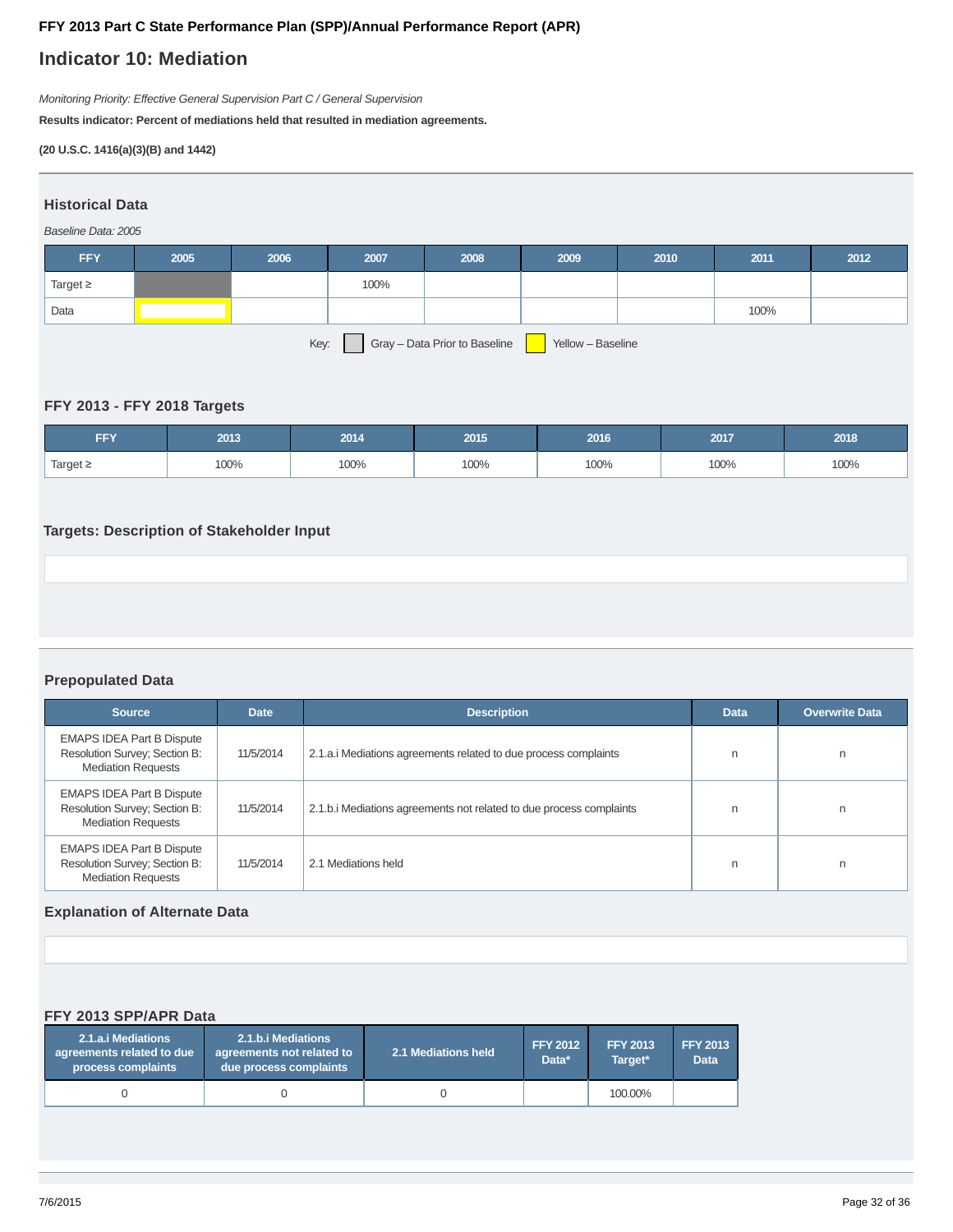<span id="page-32-0"></span>**Actions required in FFY 2012 response table**

None

**Responses to actions required in FFY 2012 response table**

#### **OSEP Response**

The State reported fewer than ten mediations held in FFY 2013. The State is not required to provide targets until any fiscal year in which ten or more mediations were held.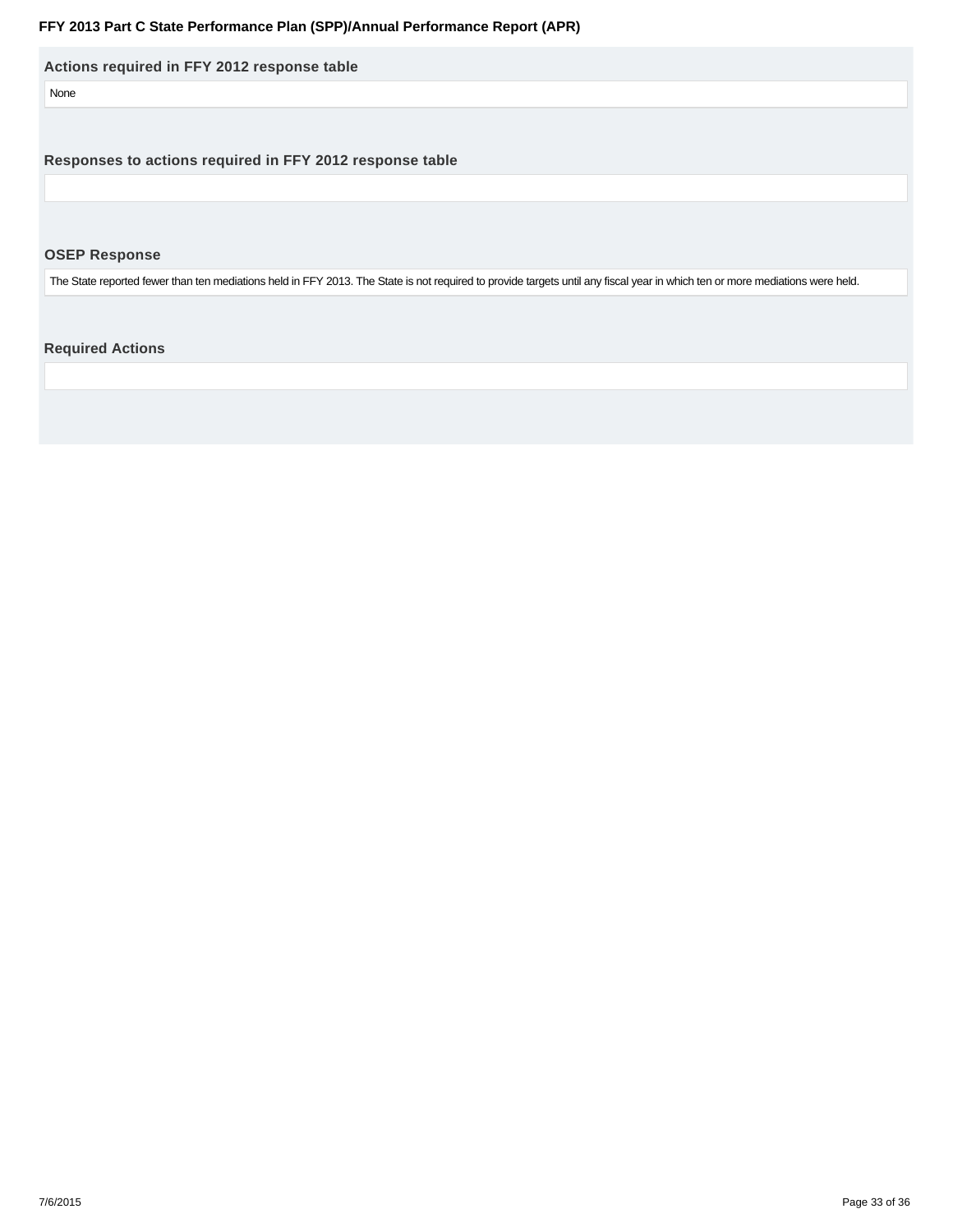## **Indicator 11: State Systemic Improvement Plan**

Monitoring Priority: General Supervision

**Results indicator: The State's SPP/APR includes a State Systemic Improvement Plan (SSIP) that meets the requirements set forth for this indicator.**



#### **FFY 2014 - FFY 2018 Targets**

| <b>FFY</b> | 2014 | 2015 | 2016 | 2017 | 2018 |
|------------|------|------|------|------|------|
| Target     |      |      |      |      |      |

#### **Description of Measure**

#### **Targets: Description of Stakeholder Input**

#### **Data Analysis**

A description of how the State identified and analyzed key data, including data from SPP/APR indicators, 618 data collections, and other available data as applicable, to: (1) select the State-identified Measurable Result(s) for Infants and Toddlers with Disabilities and their Families, and (2) identify root causes contributing to low performance. The description must include information about how the data were disaggregated by multiple variables (e.g., EIS program and/or EIS provider, geographic region, race/ethnicity, socioeconomic status, gender, etc.) As part of its data analysis, the State should also consider compliance data and whether those data present potential barriers to improvement. In addition, if the State identifies any concerns about the quality of the data, the description must include how the State will address these concerns. Finally, if additional data are needed, the description should include the methods and timelines to collect and analyze the additional data.

#### **Analysis of State Infrastructure to Support Improvement and Build Capacity**

A description of how the State analyzed the capacity of its current infrastructure to support improvement and build capacity in EIS programs and/or EIS providers to implement, scale up, and sustain the use of evidence-based practices to improve results for infants and toddlers with disabilities and their families. State systems that make up its infrastructure include, at a minimum: governance, fiscal, quality standards, professional development, data, technical assistance, and accountability/monitoring. The description must include current strengths of the systems, the extent the systems are coordinated, and areas for improvement of functioning within and across the systems. The State must also identify current State-level improvement plans and other early learning initiatives, such as Race to the Top-Early Learning Challenge and the Home Visiting program and describe the extent that these new initiatives are aligned, and how they are, or could be, integrated with, the SSIP. Finally, the State should identify representatives (e.g., offices, agencies, positions, individuals, and other stakeholders) that were involved in developing Phase I of the SSIP and that will be involved in developing and implementing Phase II of the SSIP.

**State-identified Measurable Result(s) for Infants and Toddlers with Disabilities and Their Families**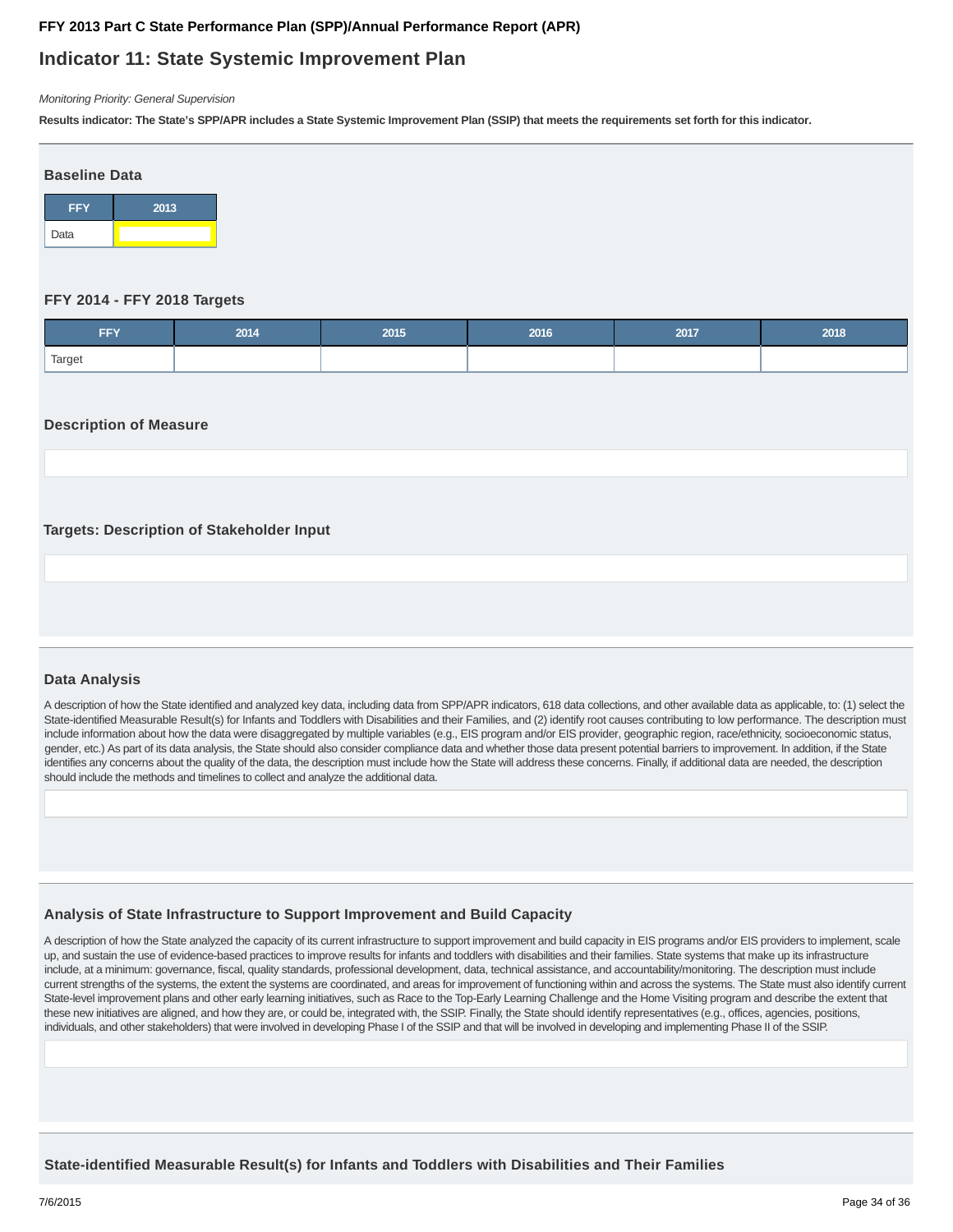<span id="page-34-0"></span>A statement of the result(s) the State intends to achieve through the implementation of the SSIP. The State-identified Measurable Result(s) for Infants and Toddlers with Disabilities and their Families must be aligned to an SPP/APR indicator or a component of an SPP/APR indicator. The State-identified Measurable Result(s) for Infants and Toddlers with Disabilities and their Families must be clearly based on the Data and State Infrastructure Analyses and must be a child- or family-level outcome in contrast to a process outcome. The State may select a single result (e.g., increase the rate of growth in infants and toddlers demonstrating positive social-emotional skills) or a cluster of related results (e.g., increase the percentage reported under child outcome B under Indicator 3 of the SPP/APR (knowledge and skills) and increase the percentage trend reported for families under Indicator 4 (helping their child develop and learn)).

#### **Statement**

**Description** 

#### **Selection of Coherent Improvement Strategies**

An explanation of how the improvement strategies were selected, and why they are sound, logical and aligned, and will lead to a measurable improvement in the State-identified Measurable Result(s) for Infants and Toddlers with Disabilities and their Families. The improvement strategies should include the strategies, identified through the Data and State Infrastructure Analyses, that are needed to improve the State infrastructure and to support EIS program and/or EIS provider implementation of evidence-based practices to improve the State-identified result(s) for infants and toddlers with disabilities and their families. The State must describe how implementation of the improvement strategies will address identified root causes for low performance and ultimately build EIS program and/or EIS provider capacity to achieve the State-identified Measurable Result(s) for Infants and Toddlers with Disabilities and their Families.

#### **Theory of Action**

A graphic illustration that shows the rationale of how implementing the coherent set of improvement strategies selected will increase the State's capacity to lead meaningful change in EIS programs and/or EIS providers, and achieve improvement in the State-identified Measurable Result(s) for Infants and Toddlers with Disabilities and their Families.

**Submitted Theory of Action: No Theory of Action Submitted** 

**Provide a description of the provided graphic illustration (optional)** 

#### **OSEP Response**